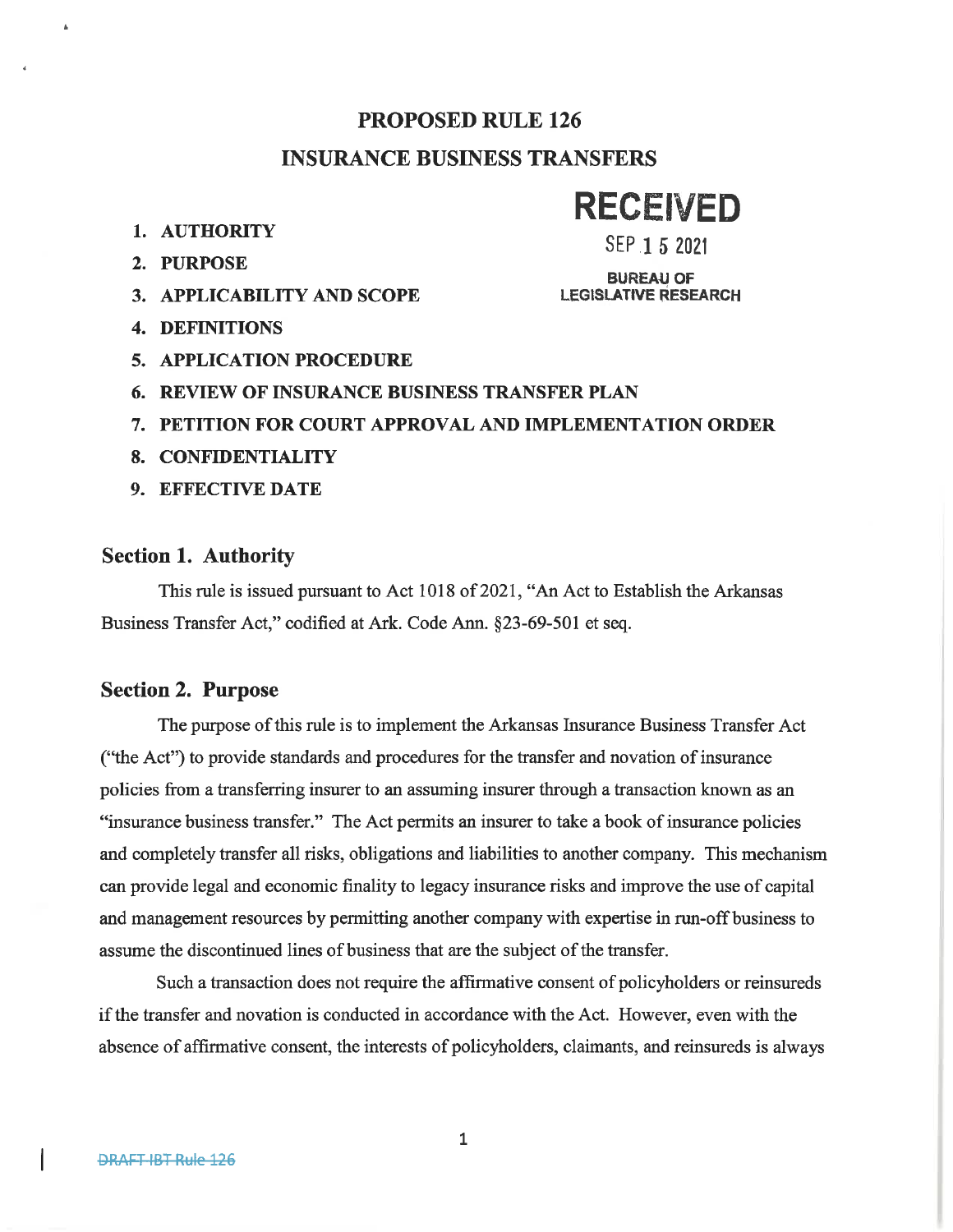a primary consideration when this type of transaction is pursued. Procedural safeguards found in the Act and this Rule exist to avoid any adverse material impact on those interests.

# **Section 3. Applicability and Scope**

This rule applies to all proposed transactions pursued under the Arkansas Insurance Business Transfer Act in which a transfer is sought of some or all insurance obligations, risks, or both, of existing or in-force contracts for insurance or reinsurance by a transferring insurer to one or more assuming insurers. Application of this rule does not limit or restrict other valid means of effecting a transfer or novation.

# **Section 4. Definitions**

As used in this rule:

(1) "Affiliate" has the meaning ascribed to such term in Ark. Code Ann. § 23-63-503.

(2) "Applicant" means a transferring insurer or reinsurer applying under Ark. Code Ann. § 23-69-506.

(3) "Assuming insurer" means an insurer domiciled in Arkansas that assumes or seeks to assume policies from a transferring insurer pursuant to this act. An assuming insurer may be a company established pursuant to Ark. Code Ann. §§ 23-63-1601, et seq., regarding captive insurers.

(4) "Court" means the Pulaski County Circuit Court. All proceedings brought under the Insurance Business Transfer Act have proper and exclusive venue in the Pulaski County Circuit Court.

(5) "Department" means the Arkansas Insurance Department.

(6) "Commissioner" means the Arkansas Insurance Commissioner.

(7) "Implementation order" means an order issued by the Pulaski County Circuit Court under Ark. Code Ann. § 23-69-506.

(8) "Insurance business transfer" means a transfer and novation in accordance with the Act or this rule. Insurance business transfers will transfer insurance obligations or risks, or both, of existing or in-force contracts of insurance or reinsurance from a transferring insurer to an assuming insurer. Once approved pursuant to this act, the insurance business transfer will effect a novation of the transferred contracts of insurance or reinsurance with the result that the assuming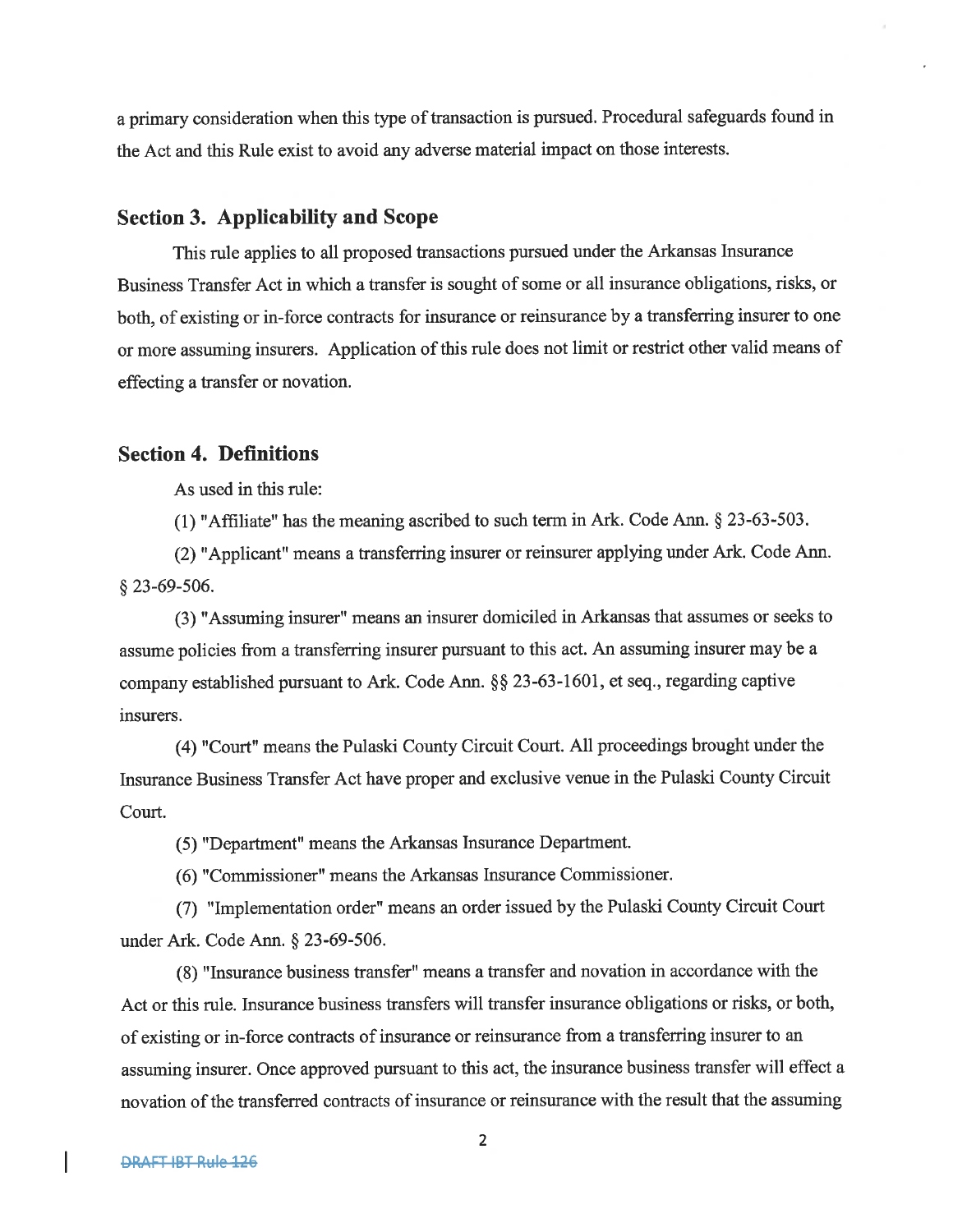insurer becomes directly liable to the policyholders of the transferring insurer and the transferring insurer's insurance obligations or risks, or both, under the contracts are extinguished.

(9) "Insurance business transfer plan" or "Plan" means the plan submitted to the Department to accomplish the transfer and novation pursuant to an insurance business transfer, including any associated transfer of assets and rights from or on behalf of the transferring insurer to the assuming insurer.

(10) "Independent expert" means an impartial person who has no financial interest in either the assuming insurer or transferring insurer, has not been employed by or acted as an officer, director, consultant or other independent contractor for either the assuming insurer or transferring insurer within the past twelve (12) months, is not appointed by the Commissioner to assist in any capacity in any proceeding and is receiving no compensation in connection with the transaction governed by this Act other than a fee based on a fixed or hourly basis that is not contingent on the approval or consummation of an insurance business transfer and provides proof of insurance coverage that is satisfactory to the Commissioner.

(11) "Insurer" means an insurance or surety company, including a reinsurance company, and shall be deemed to include a corporation, company, partnership, association, society, order, individual or aggregation of individuals engaging in or proposing or attempting to engage in any kind of insurance or surety business, including the exchanging of reciprocal or inter-insurance contracts between individuals, partnerships and corporations.

(12) "Notice" means provision of notification pursuant to Ark. Code Ann. §23-69-505 within fifteen (15) days of an event triggering a notice requirement under the Act.

(13) "Policy" means a policy, contract or certificate of insurance or a contract of reinsurance pursuant to which the insurer agrees to assume an obligation or risk, or both, of the policyholder or to make payments on behalf of, or to, the policyholder or its beneficiaries, and shall include property, casualty, life, health and any other line of insurance the Commissioner finds is suitable for an insurance business transfer.

(14) "Policyholder" means an insured or a reinsured under a policy that is part of the subject business.

(15) "Subject business" means the policy or policies that are the subject of the Plan.

(16) "Transfer and novation" means the transfer of insurance obligations or risks, or both, of existing or in-force policies from a transferring insurer to an assuming insurer, and is intended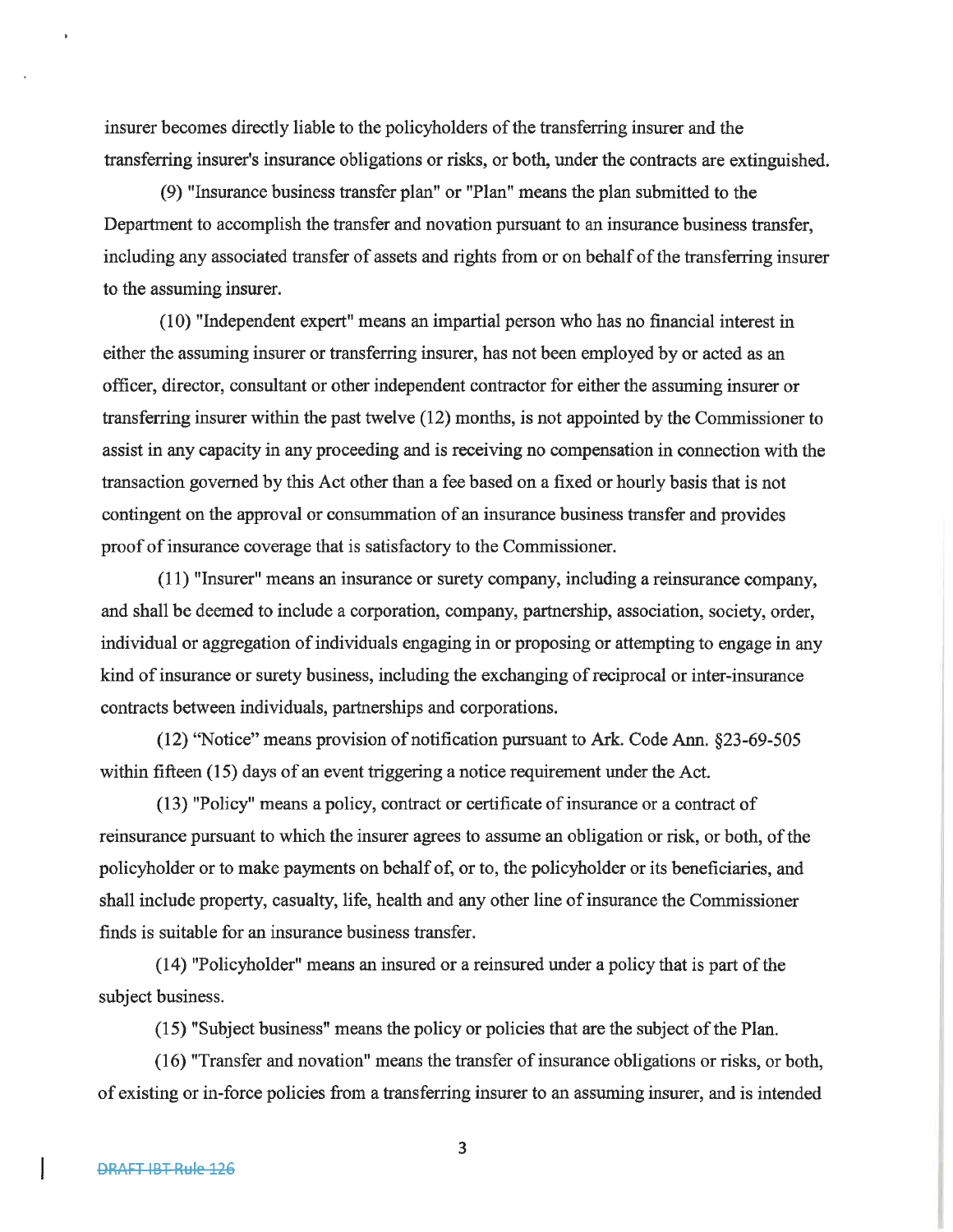to effect a novation of the transferred policies with the result that the assuming insurer becomes directly liable to the policyholders of the transferring insurer on the transferred policies and the transferring insurer's insurance obligations or risks, or both, under the transferred policies are extinguished.

(17) "Transferring insurer" means an insurer or reinsurer that transfers and novates or seeks to transfer and novate obligations or risks, or both, under one or more policies to an assuming insurer pursuant to a Plan.

# **Section 5. Application Procedure**

# (a) Insurance Business Transfer Plan-Fee and Contents

An Insurance Business Transfer Plan must be filed by the applicant with the Commissioner for his or her review and approval. At the time of filing its application with the Commissioner for review and approval of a Plan, the applicant shall pay a nonrefundable fee to the Department in the amount of ten thousand dollars (\$10,000.00).

The Plan must contain the information set forth below or an explanation as to why the information is not included. The Plan may be supplemented by other information deemed necessary by the Commissioner:

(1) the name, address and telephone number of the transferring insurer and the assuming insurer and their respective direct and indirect controlling persons, if any;

(2) summary of the Plan;

(3) identification and description of the subject business;

(4) most recent audited financial statements and statutory annual and quarterly reports of the transferring insurer and assuming insurer filed with their domiciliary regulator;

(5) the most recent actuarial report and opinion that quantify the liabilities associated with the subject business, including the assuming company's report or opinion;

(6) pro-forma financial statements showing the projected statutory balance sheet, results of operations and cash flows of the assuming insurer for the three (3) years following the proposed transfer and novation;

(7) officers' certificates of the transferring insurer and the assuming insurer attesting that each has obtained all required internal approvals and authorizations regarding the Plan and completed all necessary and appropriate actions relating thereto;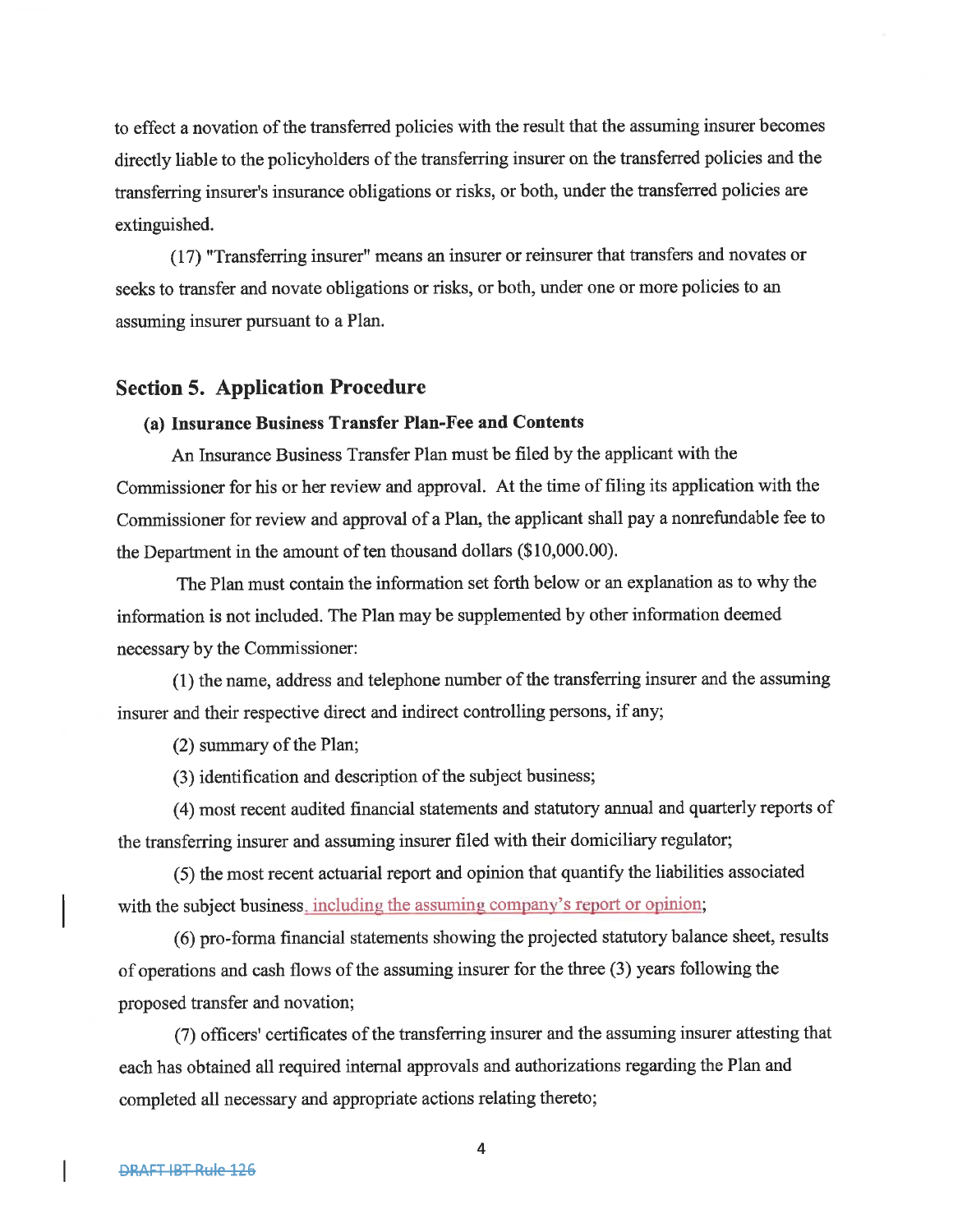(8) proposal for implementation and administration of the Plan, including the form of notice to be provided under the Plan to any policyholder whose policy is part of the subject business:

(9) full description as to how such notice shall be provided;

(10) description of any reinsurance arrangements that would pass to the assuming insurer under the Insurance Business Transfer Plan;

(11) description of any guarantees or additional reinsurance that will cover the subject business following the transfer and novation;

(12) a statement describing the assuming insurer's proposed investment policies and any contemplated third-party claims management and administration arrangements;

(13) evidence of approval or nonobjection of the transfer from the chief insurance regulator of the state of the transferring insurer's domicile; and

(14) an opinion report from an independent expert, selected by the Commissioner from a list of at least two nominees submitted jointly by the transferring insurer and the assuming insurer, to assist the Commissioner and the court in connection with their review of the proposed transaction. Should the Commissioner, in his or her sole discretion reject the nominees, he or she may appoint the independent expert.

#### (b) Independent Expert Opinion Report – Contents

The Independent Expert Opinion Report shall provide the following:

(1) a statement of the independent expert's professional qualifications and descriptions of the experience that qualifies him or her as an expert suitable for the engagement,

(2) whether the independent expert has, or has had, direct or indirect interest in the transferring or assuming insurer or any of their respective affiliates,

(3) the scope of the report,

(4) a summary of the terms of the Plan to the extent relevant to the report,

(5) documents, reports and other material information the independent expert has considered in preparing the report and whether any information requested was not provided,

(6) the extent to which the independent expert has relied on information provided by and the judgment of others,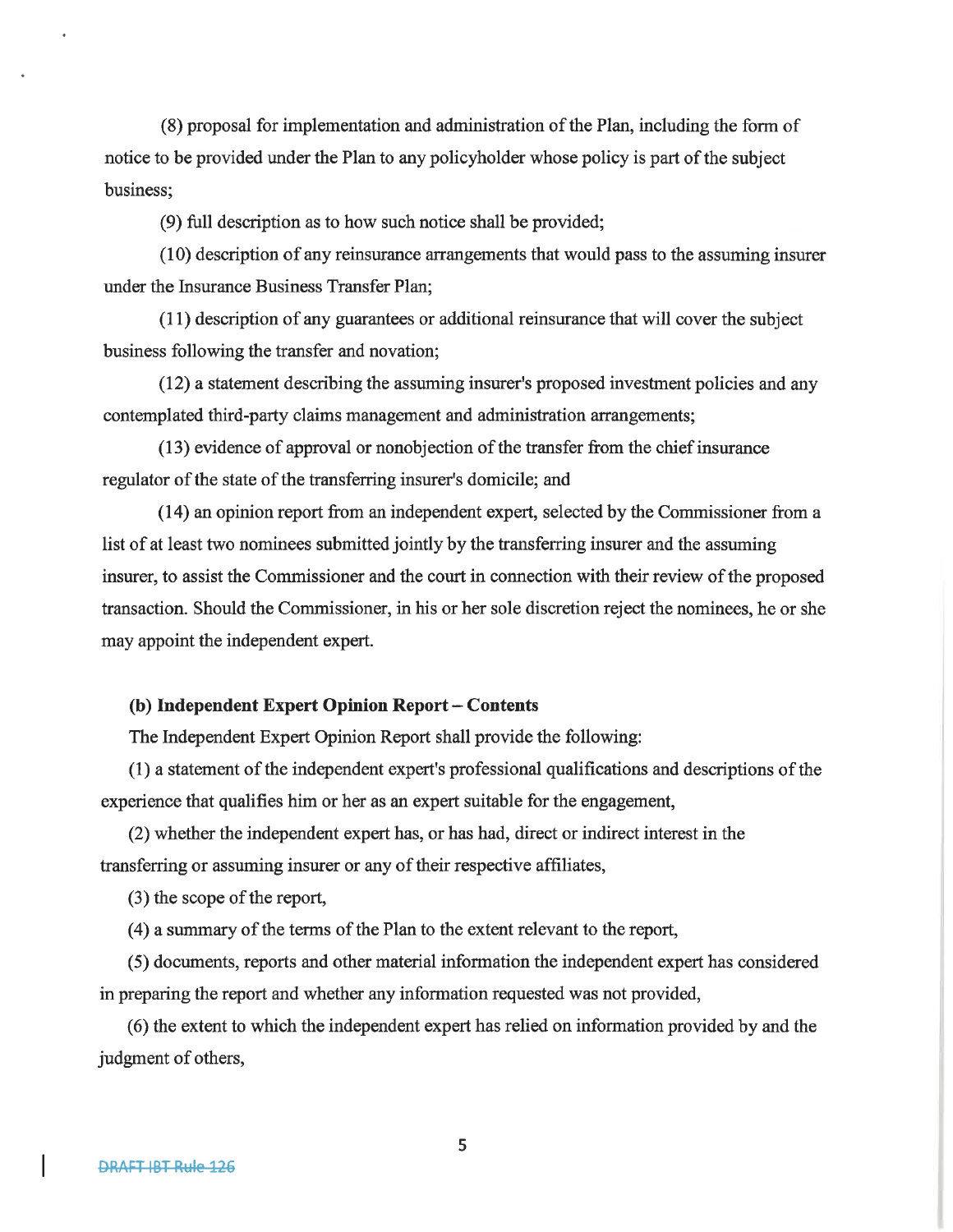(7) the people on whom the independent expert has relied and why, in his or her opinion, such reliance is reasonable,

(8) the independent expert's opinion of the likely effects of the Insurance Business Transfer Plan on policyholders and claimants, distinguishing between:

(A) transferring policyholders and claimants,

(B) policyholders and claimants of the transferring insurer whose policies will not be transferred, and

(C) policyholders and claimants of the assuming insurer,

(9) for each opinion that the independent expert expresses in the report the facts and circumstances supporting the opinion, and

(10) consideration as to whether the security position of policyholders that are affected by the insurance business transfer are adversely materially affected by the transfer.

(11) The independent expert's opinion report shall include, but not be limited to, a review of the following:

(A) analysis of the transferring insurer's actuarial review of reserves for the subject business to determine the reserve adequacy,

(B) analysis of the financial condition of the transferring and assuming insurers and the effect the transfer will have on the financial condition of each company,

(C) review of the plans or proposals the assuming insurer has with respect to the administration of the policies subject to the proposed transfer,

(D) whether the proposed transfer has an adverse material impact on the policyholders and claimants of the transferring and the assuming insurers,

(E) analysis of the assuming insurer's corporate governance structure to ensure that there is proper board and management oversight and expertise to manage the subject business, and:

(F) The Business purposes of the proposed transfer.

(G) Capital adequacy and risk-based capital, including consideration of the effects of asset quality, non-admitted assets and actuarial stresses to reserve assumptions;

(H) Cash flow and reserve adequacy testing, including consideration of the effects of diversification on policy liabilities;

(I) Business plans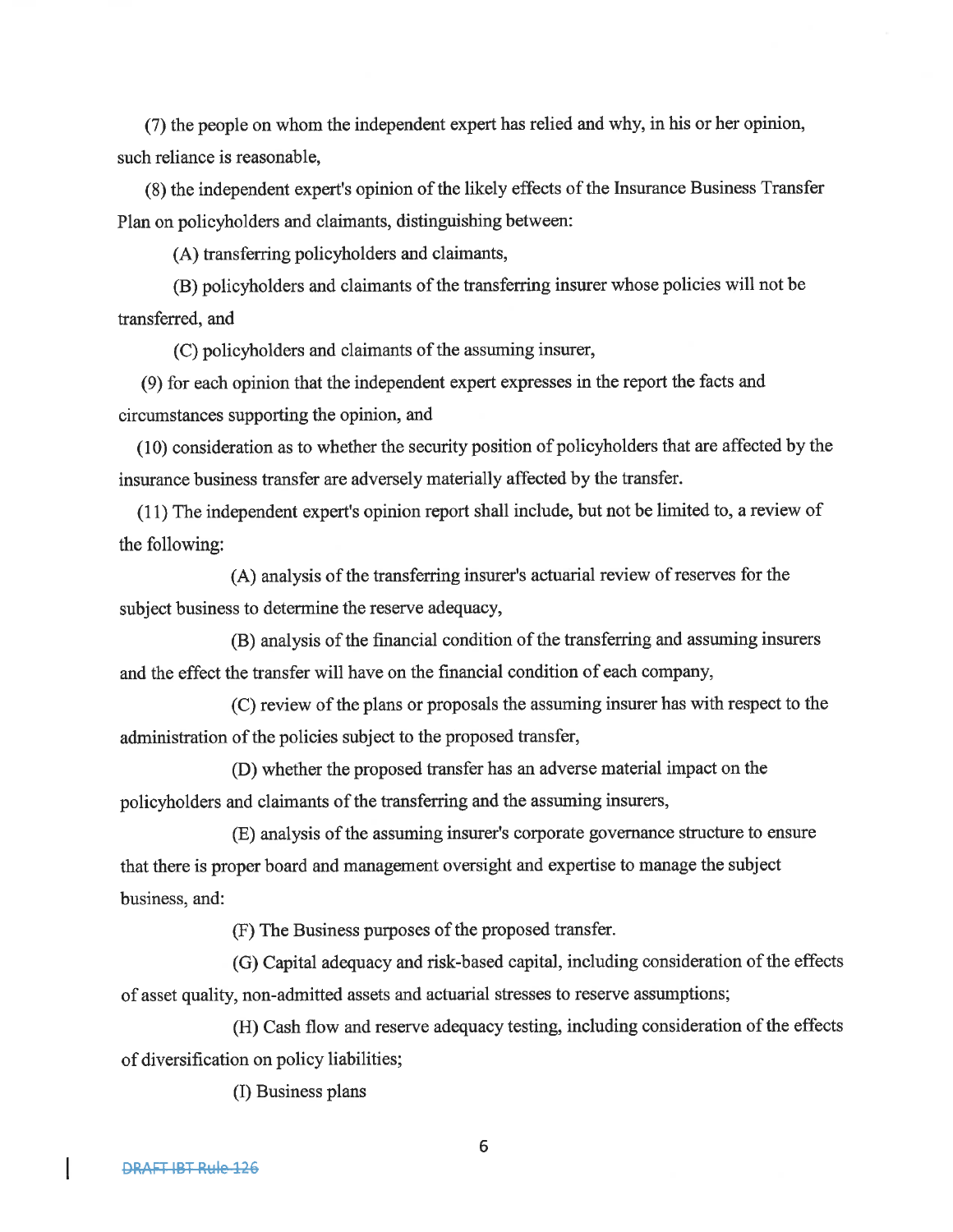(J) The impact, if any, of concentration of lines of business following the proposed transfer; and

(K) Management's competence, experience, and integrity

(L) any other information that the Commissioner requests in order to review the insurance business transfer.

(12) Within five (5) days of receiving a completed application for an Insurance Business Transfer, the Commissioner shall provide general notice by posting an acknowledgment of the application on the AID website and by transmitting it the Department's routine email distribution system to interested parties in the industry.

# **Section 6. Review of Insurance Business Transfer Plan**

#### (a) Matters to be Considered During Commissioner's Review

(1) When reviewing an applicant's insurance business transfer plan for authorization to submit to the court, the Commissioner shall consider, among other things:

(A) all assets, liabilities, and cash flow, the nature and composition of the assets proposed to be transferred in support of the plan, and

(B) all proposed assets of the resulting transferring and assuming insurers, which consideration must include an

assessment of the risks and quality, including the liquidity and marketability, of the proposed portfolio of the resulting assuming insurer; consideration of assets and liability matching; and the treatment of the material elements of the portfolio based on the statutory accounting practices.

(2) After making the considerations described in subsection (a)(1) of this section, the Commissioner shall approve an insurance business transfer plan for submission to the court if the Commissioner finds that the following requirements are met:

(A) The financial condition of the transferring -insurer  $\frac{1}{2}$  and the assuming insurer, or an acquiring party of an assuming insurer, if any, will not jeopardize the financial stability of the transferring insurer or prejudice the interest of its policyholders, contract holders, or reinsurers, in each case, in a manner that is unfair to its policyholders, contract holders, or reinsurers;

(B) The terms of the plan of transfer are fair and reasonable to the transferring insurer's and any assuming insurer's policyholders, contract holders, or reinsurers;

 $\overline{7}$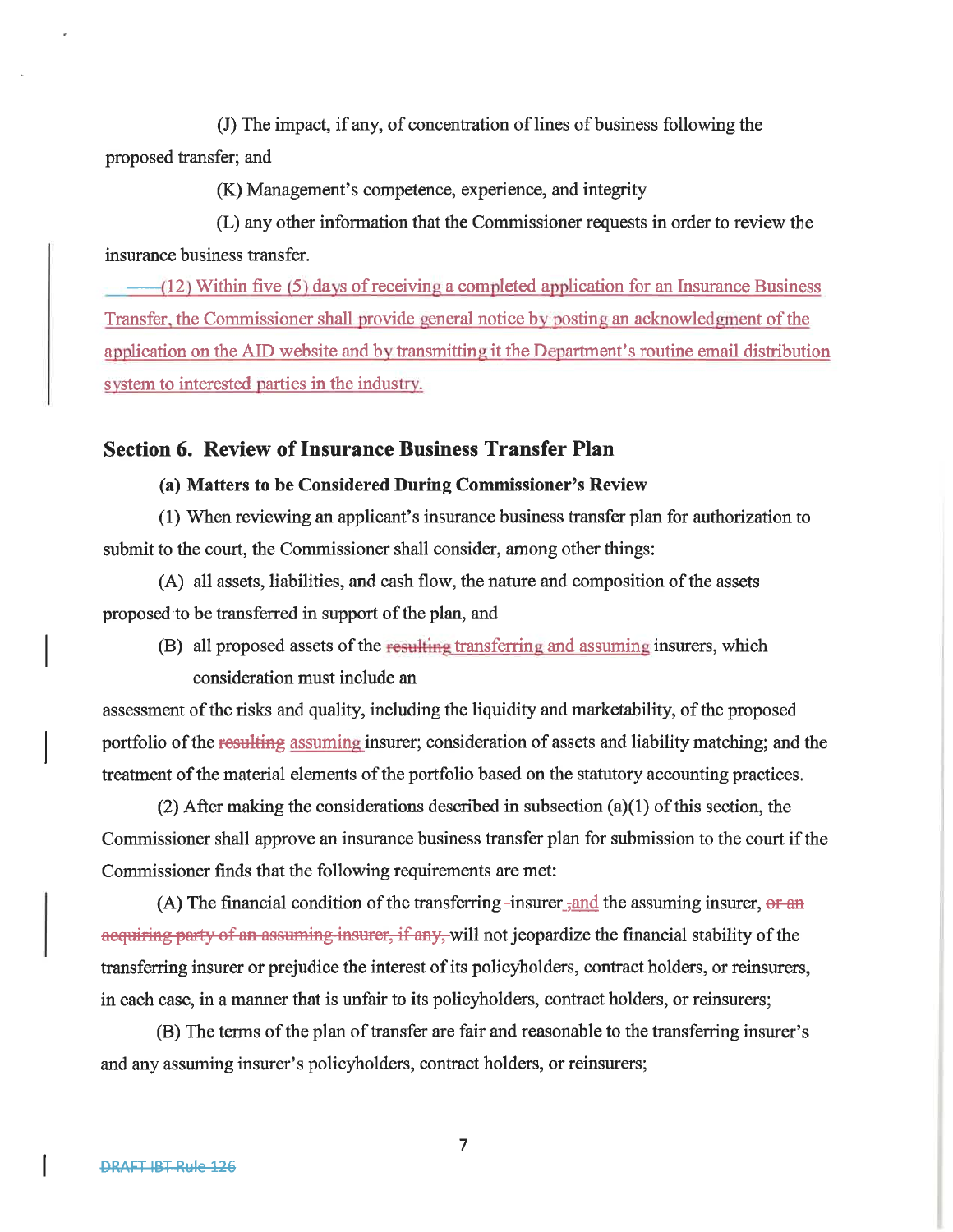(C) Neither a transferring insurer nor an assuming insurer, nor an acquiring party of an assuming insurer, if any, has plans or proposals to liquidate the transferring insurer or of any assuming insurer, consolidate or merge the transferring insurer or any assuming insurer with a person, or make any other material change in the transferring insurer's or any assuming insurer's business or corporation structure or management that is unfair or unreasonable to the transferring insurer's or assuming insurers' policyholders, contract holders, or reinsurers and not in the public interest:

(D) The competence, experience, and integrity of the persons who would control the operation of a transferring insurer, if it survives the transfer, and any assuming insurer are such that it would be consistent with the interest of the transferring insurer-s and any assuming insurers' policyholders, contract holders, or reinsurers and the general public to permit the transfer:

(E) The business transfer is not likely to be hazardous or prejudicial to the insurancebuying public;

(F) The interest of the policyholders of the transferring insurer that may become policyholders of an assuming insurer will be adequately protected by the assuming insurer-or acquiring party of an assuming insurer, if any;

(G) The transferring insurer, if it survives the business transfer, and the assuming insurers will be solvent upon the consummation of the transfer;

(H) The assets allocated to the transferring insurer, if it survives the business transfer, and the assuming insurer will not, upon the consummation of the business transfer, be unreasonably small in relation to the business and transactions in which the insurers were engaged or are about to engage;

(I) The proposed business transfer is not being made for the purpose of hindering, delayingdelaying, or defrauding any policyholders, contract holders, or reinsurers.

(J) If the business transfer plan allocates includes policies of long-term care insurance, as defined in the Long Term Care Insurance Act of 2005, Ark. Code Ann §23-97-301 et seq., the liabilities associated with the allocated-those policies do not constitute more than a de minimus amount of the insurance liabilities allocated to of the transferring insurer, if it survives the business transfer, or to any assuming insurer;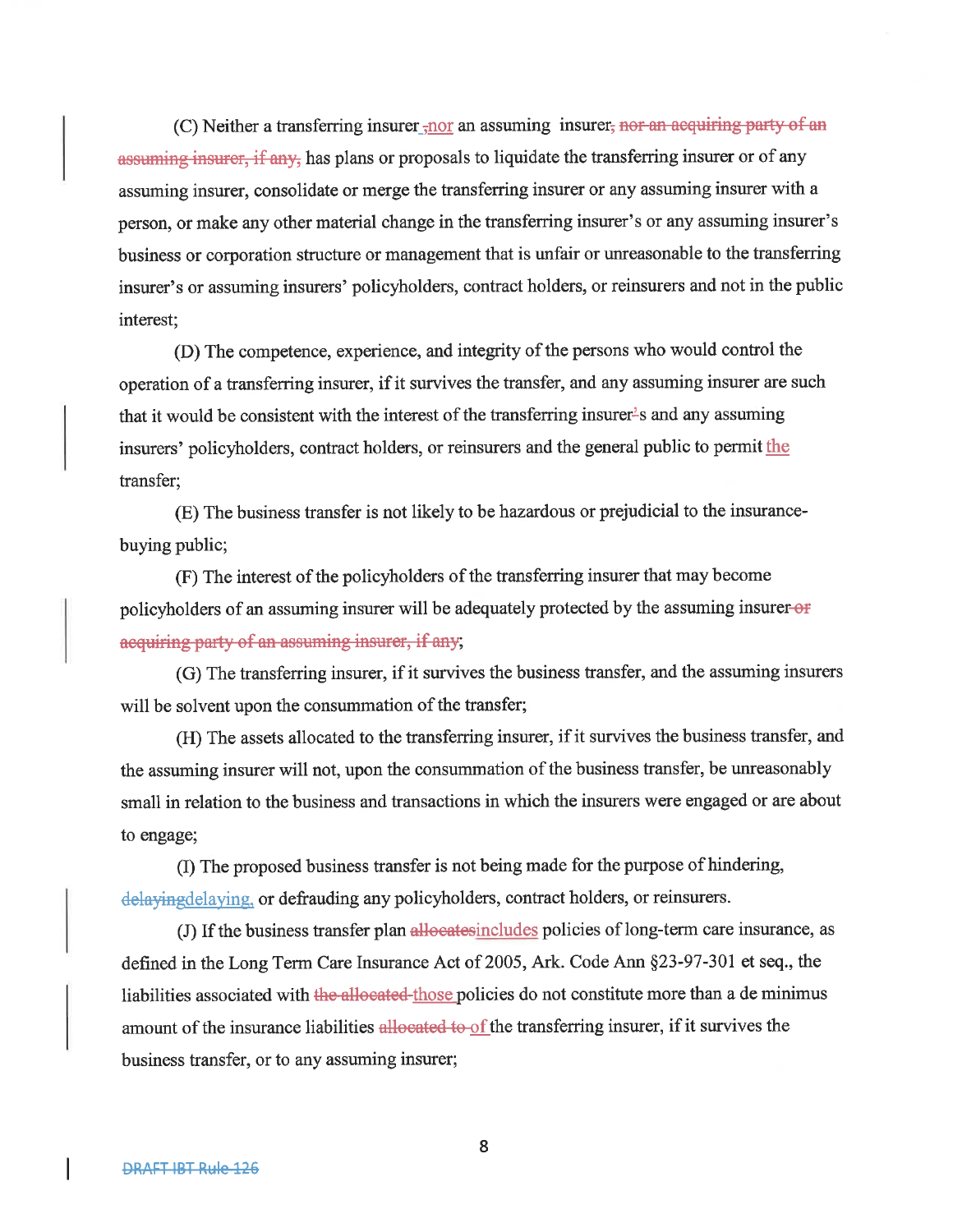(3) A transferring insurer that files an insurance business transfer plan shall pay all expense incurred by the Commissioner in connection with proceedings under the section, including expenses for Attorneys, Actuaries, Accountants, and other experts not otherwise a part of the Commissioner's staff as may be reasonably necessary to assist the Commissioner in reviewing the proposed plan of business transfer. A transferring insurer may allocate treat the expense in the plan in the same manner as any other liability.

(4) If the Commissioner approves an insurance business transfer plan, the Commissioner shall issue:

(A) An order that is accompanied by finding of fact and conclusion of law; and

(B) A Certificate of Authority authorizing the Assuming insurer to transact the business of insurance in this state; except that the Commissioner may waive this requirement if an assuming insurer will not survive a merger simultaneous with the business transfer in accordance with the insurance business transfer plan.

 $(5)$  the conditions in this section for freeing one or more of the resulting transferring insurerstransferring insurers from the liabilities of the transferring insurer and for allocating eliminating some or all the liabilities of the transferring insurer are deemed to have been satisfied if the Commissioner approves the plan of transfer and a circuit court -inissues a final order.

#### (b) Procedure for Review and Approval

The Commissioner shall have sixty (60) business days from the date of receipt of a complete Plan to review the Plan to determine if the applicant will be authorized to submit it to the court. The Commissioner may extend the sixty-day review period for an additional thirty (30) business days.

(1) The Commissioner shall authorize the submission of the Plan to the court unless he or she finds that the insurance business transfer would have an adverse material impact on the interests of policyholders or claimants that are part of the subject business.

(2) The commissioner shall not authorize the submission of the insurance business transfer plan to the court unless:

(A) the assuming insurer is licensed in each line of business in each state where the transferring insurer is licensed and policies subject to the proposed transfer were written, or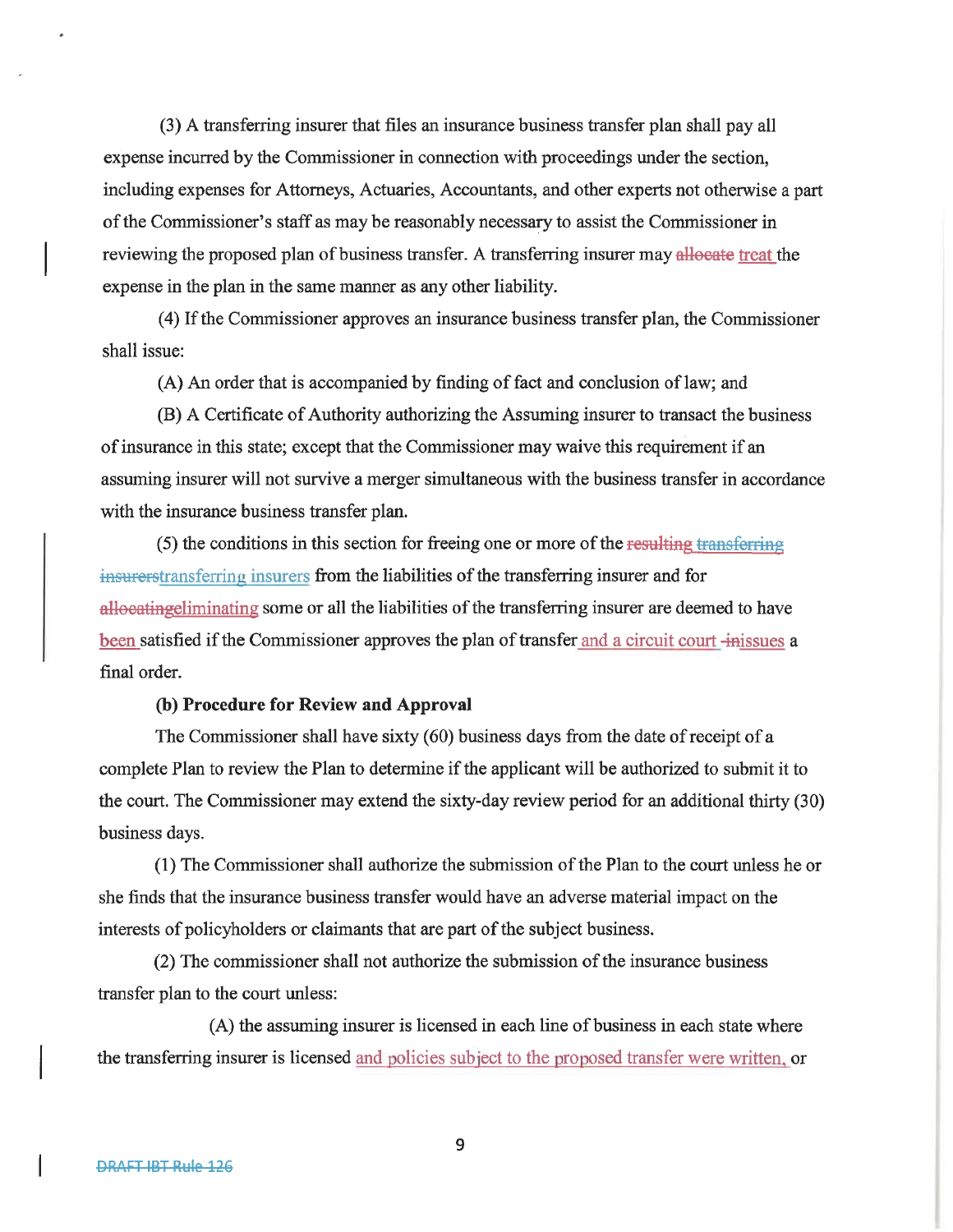the assuming insurer demonstrates an extraordinary circumstance preventing it from obtaining such license or licenses; and

(B) the commissioner determines that the lack of such license or licenses would not result in an adverse material impact on the interests of policyholders, contract holders, or reinsurers.

(3) If the Commissioner determines that the insurance business transfer would have an adverse material impact on the interests of policyholders or claimants that are part of the subject business, he or she shall notify the applicant and specify any modifications, supplements or amendments and any additional information or documentation with respect to the Plan that must be provided to the Commissioner before he or she will allow the applicant to proceed with the court filing.

(4) The applicant shall have thirty (30) days from the date the Commissioner notifies him or her in writing, to file an amended Plan providing the modifications, supplements or amendments and additional information or documentation as requested by the Commissioner. If necessary, the applicant may request in writing an extension of time of thirty (30) days. If the applicant does not make an amended filing within the time period provided for in this paragraph, including any extension of time granted by the Commissioner, the Plan filing will terminate and a subsequent filing by the applicant will be considered a new filing which shall require compliance with all provisions of this act as if the prior filing had never been made.

(5) The Commissioner's review period shall recommence when the modification, supplement, amendmentamendment, or additional information is received.

### Section 7. Petition for Court Approval and Implementation Order

(a) If the Commissioner determines that the Plan may proceed with the court filing, the Commissioner shall confirm that fact in writing to the applicant.

(b) Within thirty (30) days after the Commissioner confirms that the applicant may proceed with the court filing, the applicant shall apply to the court for approval of the Plan pursuant to Ark. Code Ann. §23-69-509. Upon written request by the applicant, the Commissioner may extend the period for filing an application with the court for an additional thirty  $(30)$  days.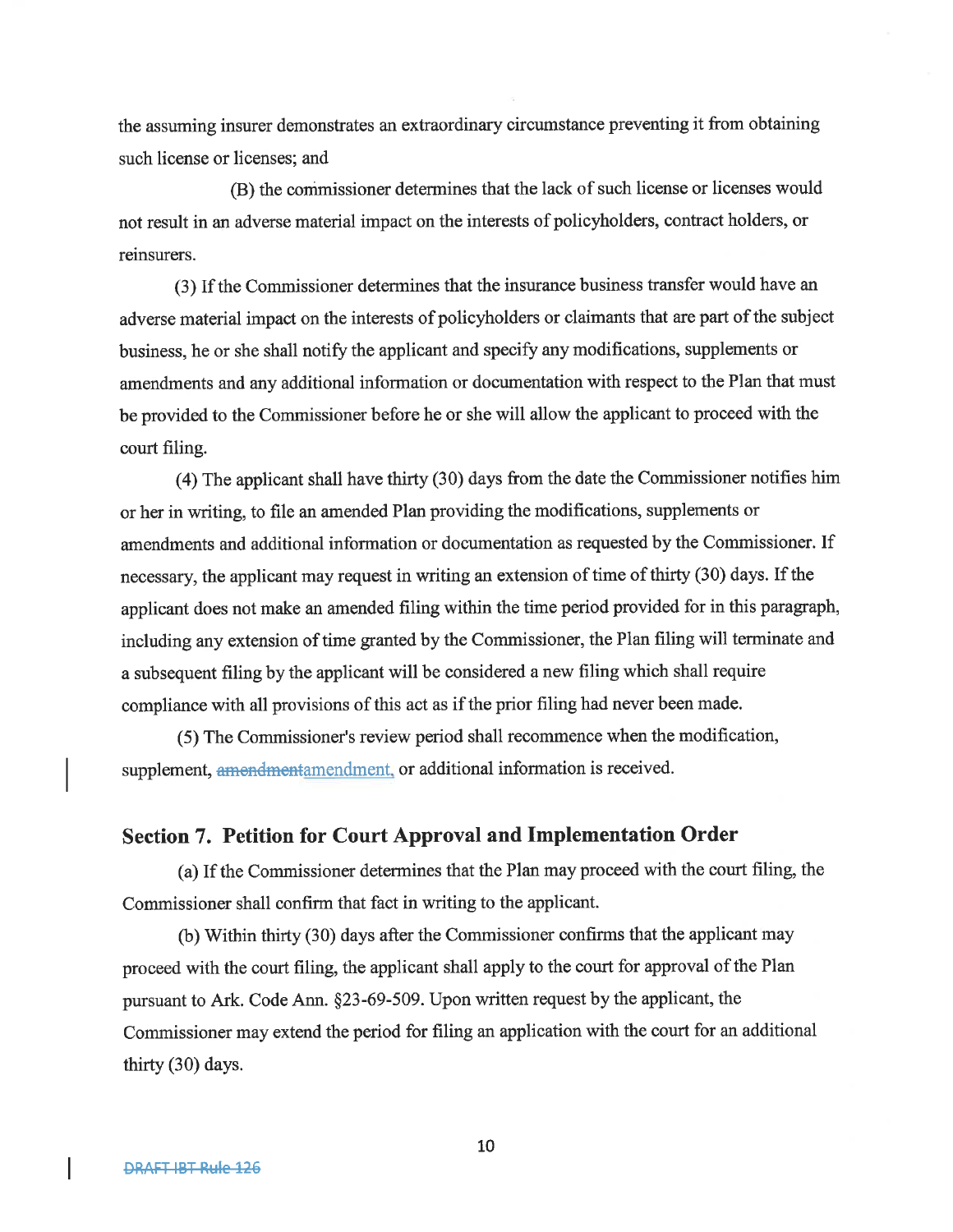(c) The applicant shall inform the court of the reasons why he or she petitions the court to find no adverse material impact to policyholders or claimants affected by the proposed transfer.

(d) The application shall be in the form of a verified petition for implementation of the Plan in the court. The petition shall include the Plan and shall identify any documents and witnesses which the applicant intends to present at a hearing regarding the petition.

(e) The Commissioner shall be a party to the proceedings before the court concerning the petition and shall be served with copies of all filings pursuant to the Arkansas Rules of Civil Procedure. The Commissioner's position in the proceeding shall not be limited by his or her initial review of the Plan.

# **Section 8. Confidentiality**

The confidentiality provisions in the Arkansas Insurance Code and Rules, including but not limited to Ark. Code Ann. § 23-61-103(d)(5), related to actuarial reports, Ark. Code Ann. § 23-61-103(d), related to active investigations or examinations, Ark. Code Ann. § 23-61-107, related to financial records, and Ark. Code Ann.  $\S$  23-61-207, related to ancillary information and workpapers, shall apply to transactions governed by this rule.

#### Section 9. **Effective Date**

The effective date of this Rule is January 1, 2022.

**ALAN McCLAIN INSURANCE COMMISSIONER** 

**DATE**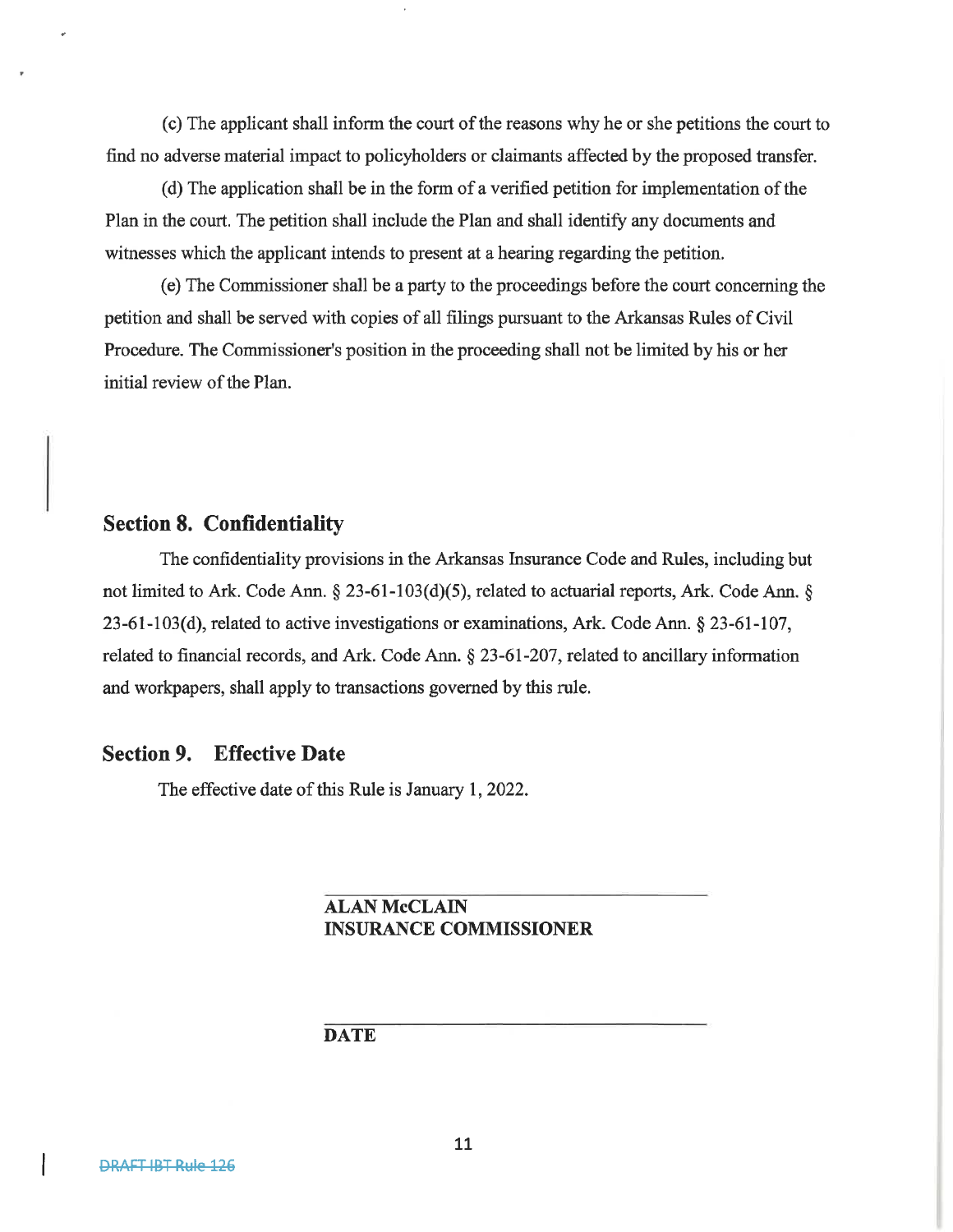**DRAFT IBT Rule 126** 

 $\overline{1}$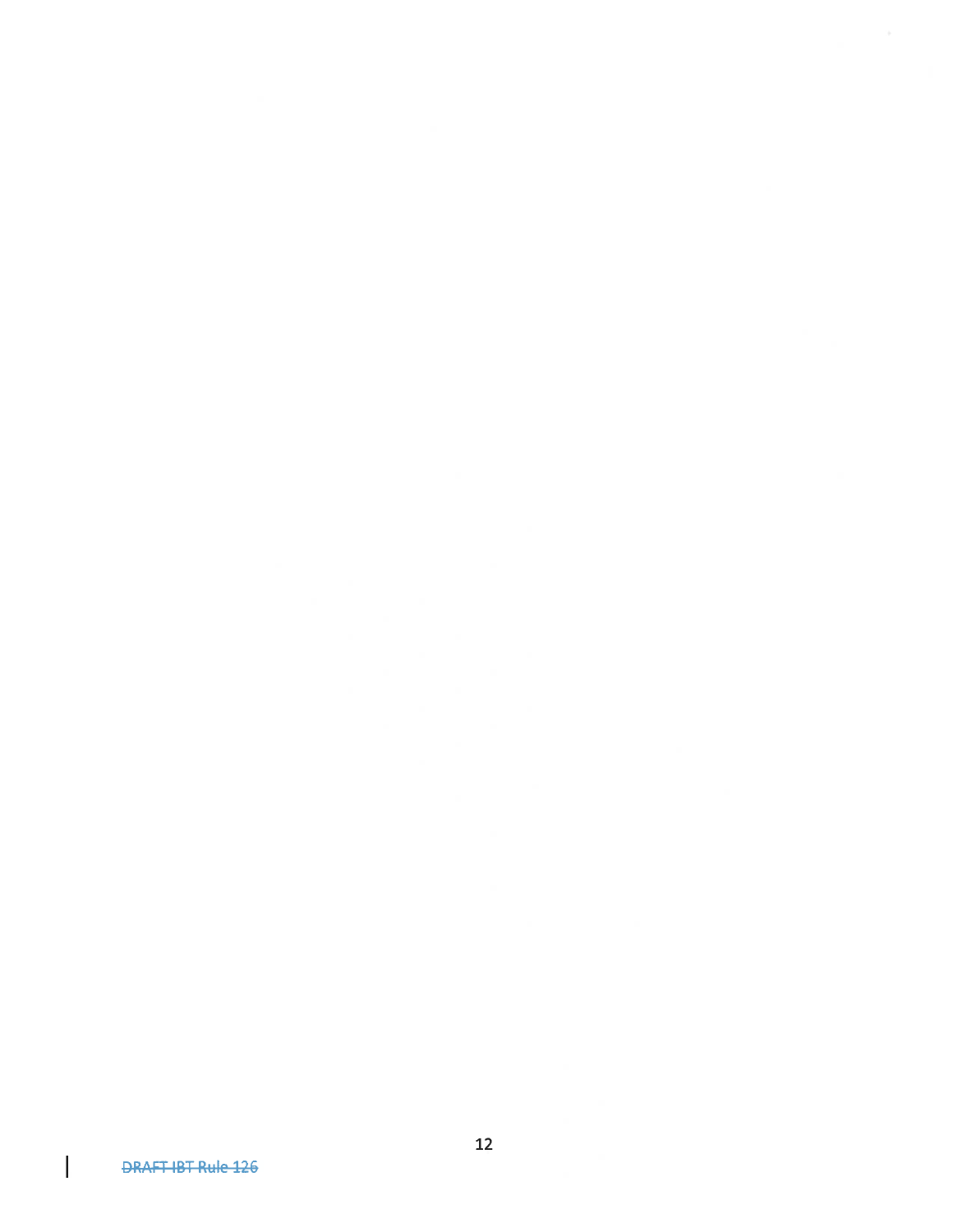**Stricken language would be deleted from and underlined language would be added to present law. Act 1018 of the Regular Session**

| 1  | State of Arkansas<br>As Engrossed: S4/21/21                                   |
|----|-------------------------------------------------------------------------------|
| 2  | $A$ $B111$<br>93rd General Assembly                                           |
| 3  | <b>SENATE BILL 203</b><br>Regular Session, 2021                               |
| 4  |                                                                               |
| 5  | <b>By: Senator Rapert</b>                                                     |
| 6  | By: Representative Lowery                                                     |
| 7  |                                                                               |
| 8  | For An Act To Be Entitled                                                     |
| 9  | AN ACT TO ESTABLISH THE ARKANSAS INSURANCE BUSINESS                           |
| 10 | TRANSFER ACT; AND FOR OTHER PURPOSES.                                         |
| 11 |                                                                               |
| 12 |                                                                               |
| 13 | <b>Subtitle</b>                                                               |
| 14 | TO ESTABLISH THE ARKANSAS INSURANCE                                           |
| 15 | BUSINESS TRANSFER ACT.                                                        |
| 16 |                                                                               |
| 17 |                                                                               |
| 18 | BE IT ENACTED BY THE GENERAL ASSEMBLY OF THE STATE OF ARKANSAS:               |
| 19 |                                                                               |
| 20 | SECTION 1. Arkansas Code Title 23, Chapter 69, is amended to add an           |
| 21 | additional subchapter to read as follows:                                     |
| 22 | Subchapter 5 - Arkansas Insurance Business Transfer Act                       |
| 23 |                                                                               |
| 24 | 23-69-501. Title.                                                             |
| 25 | This subchapter shall be known and may be cited as the "Arkansas              |
| 26 | Insurance Business Transfer Act".                                             |
| 27 |                                                                               |
| 28 | 23-69-502. Legislative findings - Purpose.                                    |
| 29 | The General Assembly finds that:<br>(a)                                       |
| 30 | There is not a basis or procedure for the transfer and<br>(1)                 |
| 31 | novation of insurance policies from a transferring insurer to an assuming     |
| 32 | insurer by way of an insurance business transfer without the affirmative      |
| 33 | consent of policyholders or reinsureds; and                                   |
| 34 | (2) There is a need to provide a basis and procedures for the                 |
| 35 | transfer and novation of insurance policies from a transferring insurer to an |
| 36 | assuming insurer by way of an insurance business transfer without the         |

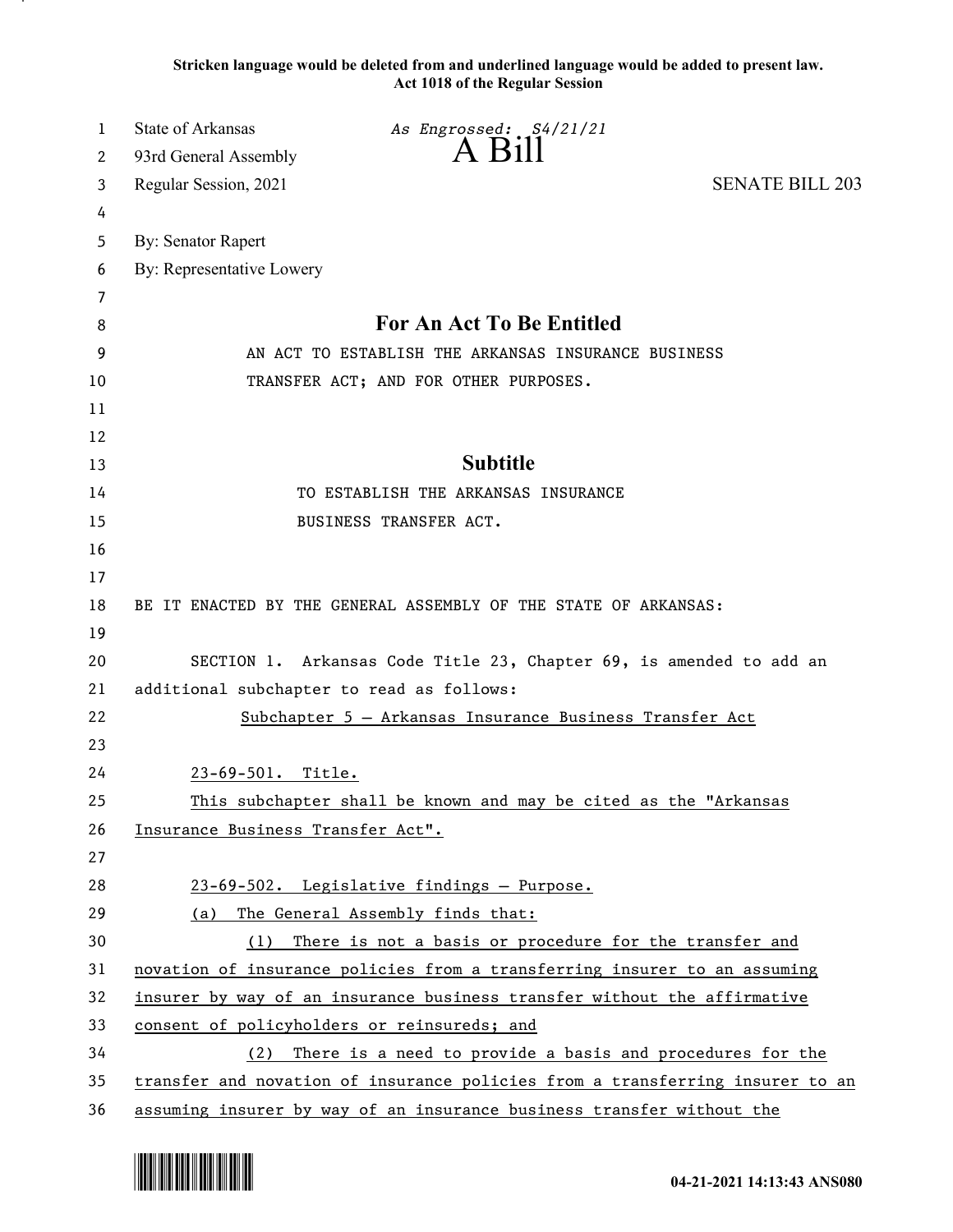| 1  | affirmative consent of policyholders or reinsureds if the transfer and       |
|----|------------------------------------------------------------------------------|
| 2  | novation is conducted by a court order.                                      |
| 3  | $(b)(1)$ The purpose of this subchapter is to establish the requirements     |
| 4  | for notice and disclosure and standards and procedures for the approval of a |
| 5  | transfer and novation by the Insurance Commissioner and the Pulaski County   |
| 6  | Circuit Court under an insurance business transfer plan.                     |
| 7  | (2) However, it is not the purpose of this subchapter to limit               |
| 8  | or restrict other means of effecting a transfer or novation.                 |
| 9  |                                                                              |
| 10 | 23-69-503. Definitions.                                                      |
| 11 | As used in this subchapter:                                                  |
| 12 | (1) "Affiliate" means an affiliate as that term is defined in $\S$           |
| 13 | $23 - 63 - 503;$                                                             |
| 14 | (2) "Applicant" means a transferring insurer or reinsurer that               |
| 15 | submits an application under § 23-69-506;                                    |
| 16 | $(3)(A)$ "Assuming insurer" means an insurer domiciled in this               |
| 17 | state that assumes or seeks to assume policies from a transferring insurer   |
| 18 | under this subchapter.                                                       |
| 19 | (B) "Assuming insurer" may include a company established                     |
| 20 | under § 23-63-1601 et seq.;                                                  |
| 21 | (4) "Implementation order" means an order issued by the Pulaski              |
| 22 | County Circuit Court under § 23-69-509;                                      |
| 23 | (5) "Independent expert" means an impartial person who:                      |
| 24 | (A) Does not have a financial interest in either the                         |
| 25 | transferring insurer or the assuming insurer;                                |
| 26 | Has not been employed by or acted as an officer,<br>(B)                      |
| 27 | director, consultant, or other independent contractor for either the         |
| 28 | transferring insurer or the assuming insurer within the past twelve (12)     |
| 29 | months;                                                                      |
| 30 | Has not been appointed by the Insurance Commissioner<br>(C)                  |
| 31 | to assist in any capacity in any proceeding;                                 |
| 32 | Has not received any compensation in connection with<br>(D)                  |
| 33 | an insurance business transfer under this subchapter other than a fee based  |
| 34 | on a fixed or hourly basis that is not contingent on the approval or         |
| 35 | consummation of the insurance business transfer; and                         |
| 36 | (E) Has proof of insurance coverage that is satisfactory                     |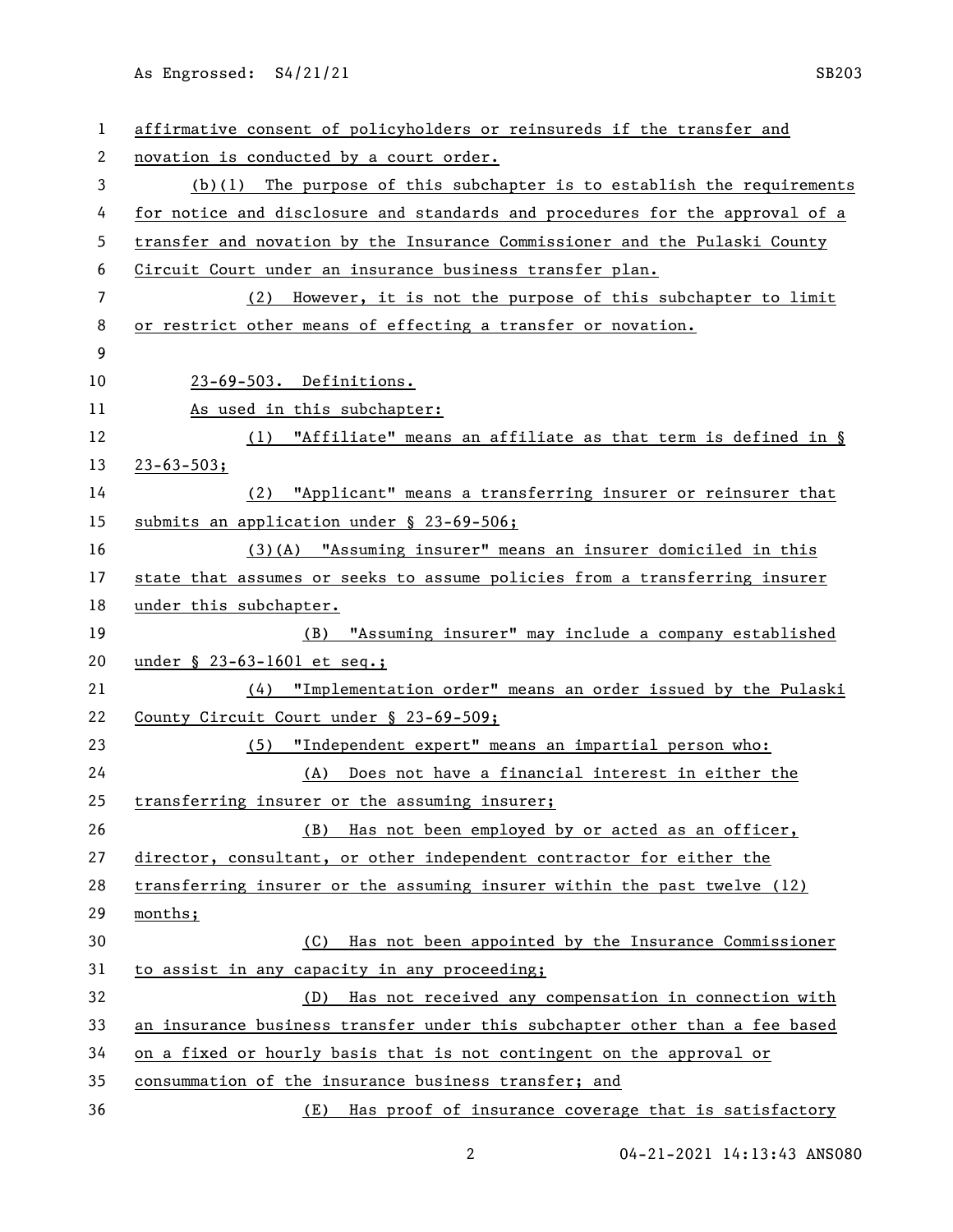| $\mathbf{1}$ | to the commissioner;                                                          |
|--------------|-------------------------------------------------------------------------------|
| 2            | $(6)(A)$ "Insurance business transfer" means a transfer of                    |
| 3            | insurance obligations or risks, or both, of existing or in-force contracts of |
| 4            | insurance or reinsurance from a transferring insurer to an assuming insurer.  |
| 5            | (B) Once approved, the insurance business transfer shall                      |
| 6            | effect a transfer and novation of the transferred contracts of insurance or   |
| 7            | reinsurance with the result that the assuming insurer becomes directly liable |
| 8            | to the policyholders of the transferring insurer and the transferring         |
| 9            | insurer's insurance obligations or risks, or both, under the contracts, are   |
| 10           | extinguished;                                                                 |
| 11           | (7) "Insurance business transfer plan" means the plan submitted               |
| 12           | to the State Insurance Department to accomplish the transfer and novation     |
| 13           | under an insurance business transfer, including any associated transfer of    |
| 14           | assets and rights from or on behalf of the transferring insurer to the        |
| 15           | assuming insurer;                                                             |
| 16           | (8) "Insurer" means an insurance or surety company, including a               |
| 17           | reinsurance company, and includes a corporation, company, partnership,        |
| 18           | association, society, order, individual, or aggregation of individuals        |
| 19           | engaging in, proposing to engage in, or attempting to engage in any kind of   |
| 20           | insurance or surety business, including the exchanging of reciprocal or       |
| 21           | inter-insurance contracts between individuals, partnerships, and              |
| 22           | corporations;                                                                 |
| 23           | (9) "Policy" means a policy, contract or certificate of                       |
| 24           | insurance, or a contract of reinsurance under which the insurer agrees to     |
| 25           | assume an obligation or risk, or both, of the policyholder or to make         |
| 26           | payments on behalf of, or to, the policyholder or its beneficiaries, and      |
| 27           | includes property, casualty, life, health, and any other line of insurance    |
| 28           | the commissioner finds is suitable for an insurance business transfer;        |
| 29           | (10) "Policyholder" means an insured or a reinsured under a                   |
| 30           | policy that is part of a subject business;                                    |
| 31           | (11) "Subject business" means the policy or policies that are                 |
| 32           | the subject of the insurance business transfer plan;                          |
| 33           | (12) "Transfer and novation" means the transfer of insurance                  |
| 34           | obligations or risks, or both, of existing or in-force policies from a        |
| 35           | transferring insurer to an assuming insurer, and is intended to effect a      |
| 36           | novation of the transferred policies with the result that:                    |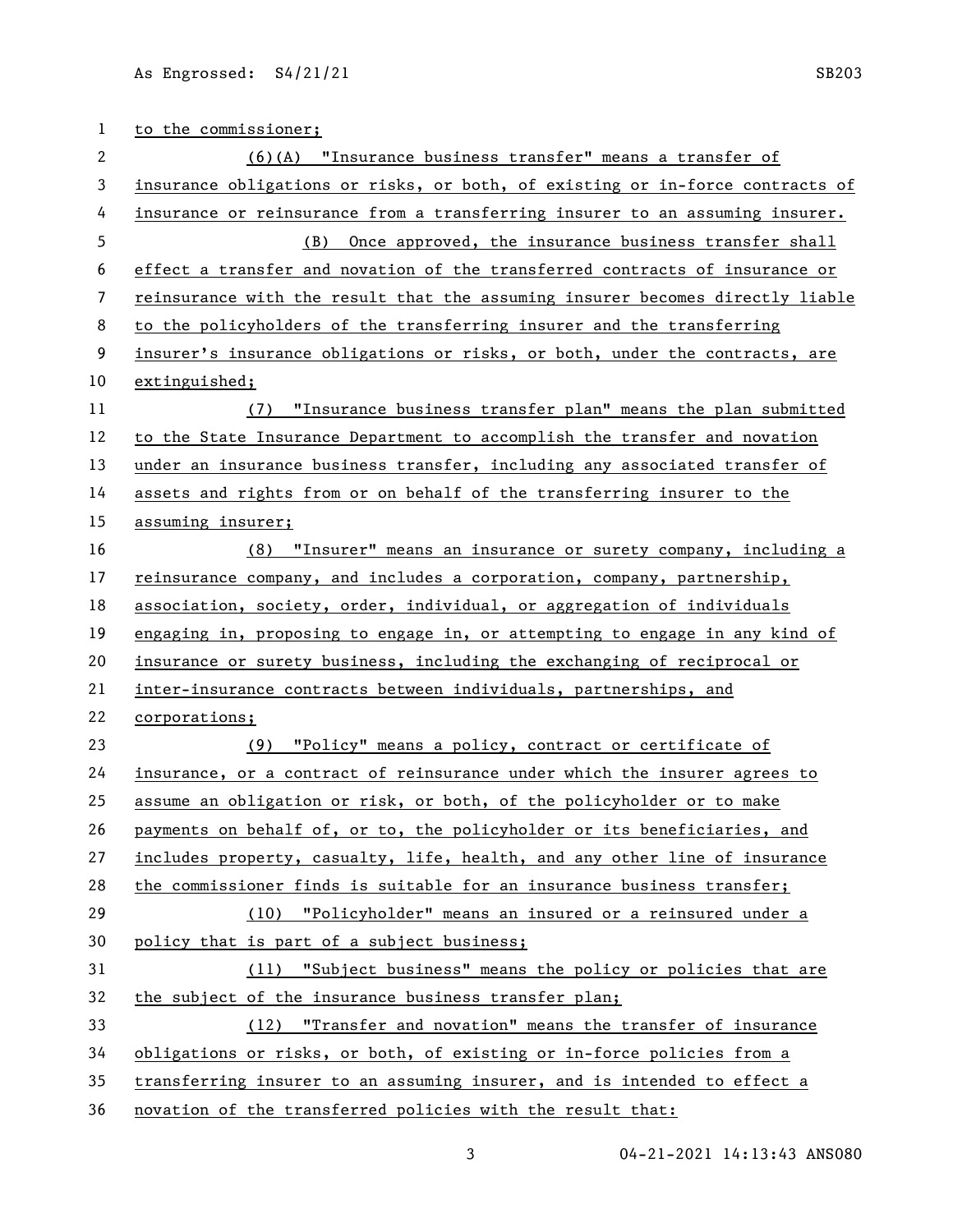| 1  | The assuming insurer becomes directly liable to the<br>(A)                    |
|----|-------------------------------------------------------------------------------|
| 2  | policyholders of the transferring insurer on the transferred policies; and    |
| 3  | The transferring insurer's insurance obligations or<br>(B)                    |
| 4  | risks, or both, under the transferred policies are extinguished; and          |
| 5  | (13) "Transferring insurer" means an insurer or reinsurer that                |
| 6  | transfers and novates or seeks to transfer and novate obligations or risks,   |
| 7  | or both, under one (1) or more policies to an assuming insurer under an       |
| 8  | insurance business transfer plan.                                             |
| 9  |                                                                               |
| 10 | 23-69-504. Venue.                                                             |
| 11 | (a) All court proceedings brought under this subchapter shall be filed        |
| 12 | in the Pulaski County Circuit Court.                                          |
| 13 | The court may issue any order, process, or judgment that is<br>(b)            |
| 14 | necessary or appropriate to carry out this subchapter.                        |
| 15 | (c) This subchapter does not preclude the court from, on its own              |
| 16 | motion, taking any action or making any determination necessary or            |
| 17 | appropriate to enforce or implement court orders or rules or to prevent an    |
| 18 | abuse of power.                                                               |
| 19 |                                                                               |
| 20 | 23-69-505. Notice required.                                                   |
| 21 | (a) Except as otherwise ordered by the Pulaski County Circuit Court or        |
| 22 | the Insurance Commissioner, if notice is required to be given by the          |
| 23 | applicant under this subchapter, the applicant, within fifteen (15) days of   |
| 24 | the event triggering the requirement, shall cause transmittal of the notice:  |
| 25 | (1) By first class mail, postage prepaid, to the chief insurance              |
| 26 | regulator in each jurisdiction in which the applicant holds or has ever held  |
| 27 | a certificate of authority, and in which policies that are part of the        |
| 28 | subject business were issued or where policyholders currently reside;         |
| 29 | (2) By certified first class mail, postage prepaid, to the                    |
| 30 | National Conference of Insurance Guaranty Funds, the National Organization of |
| 31 | Life and Health Insurance Guaranty Associations, and all state insurance      |
| 32 | guaranty associations for the states in which the applicant holds or has ever |
| 33 | held a certificate of authority, and in which policies that are part of the   |
| 34 | subject business were issued or where policyholders currently reside;         |
| 35 |                                                                               |
|    | (3) To reinsurers of the applicant under the notice requirements              |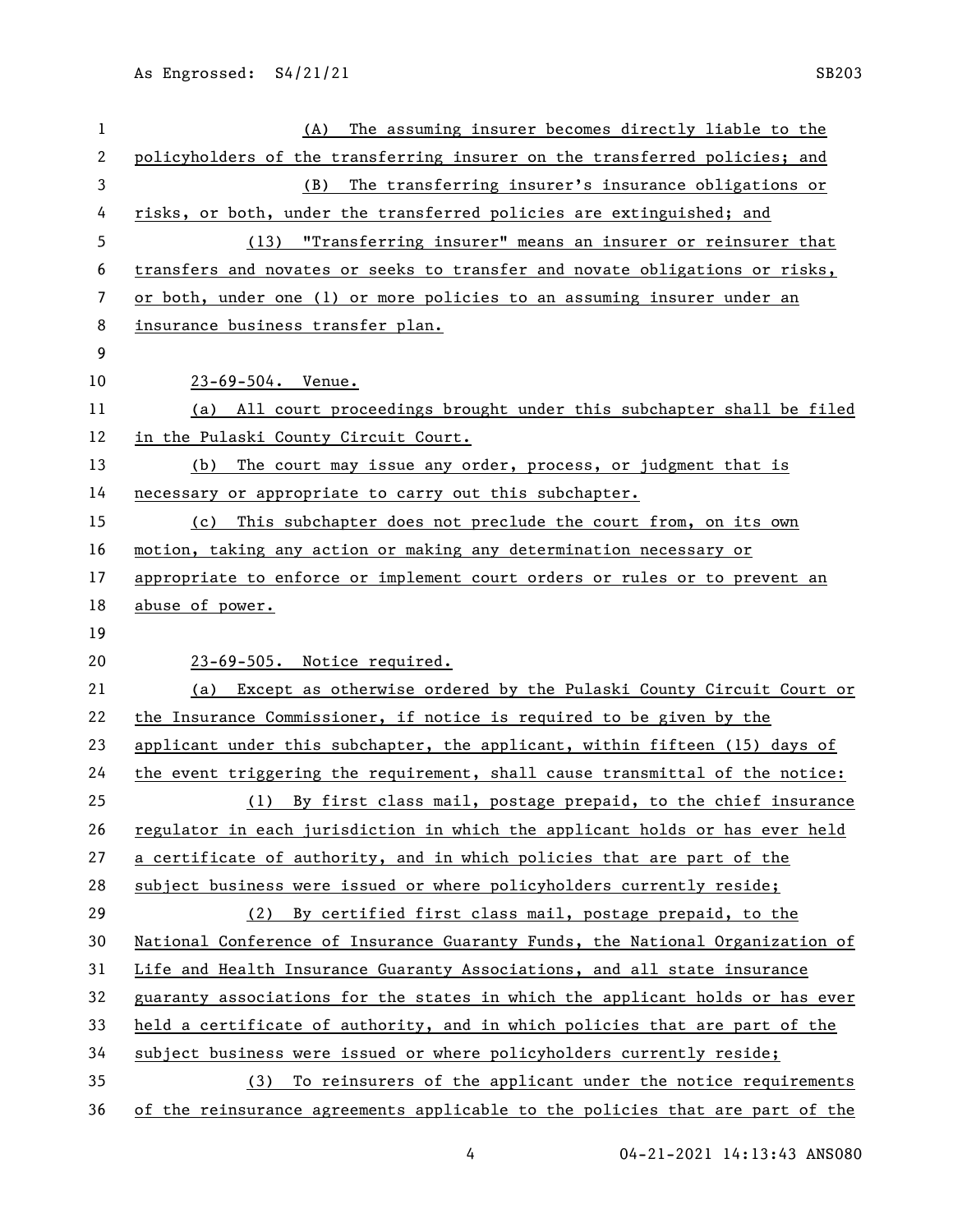| 1                    | subject business, or if an agreement does not require notice, by an           |
|----------------------|-------------------------------------------------------------------------------|
| 2                    | internationally recognized delivery service;                                  |
| 3                    | $(4)$ (A) By United States mail, first class postage prepaid, to              |
| 4                    | all policyholders holding policies that are part of the subject business, at  |
| 5                    | their last known address as indicated by the records of the applicant or to   |
| 6                    | the address to which premium notices or other policy documents are sent.      |
| 7                    | (B) A notice of transfer shall be sent to the transferring                    |
| 8                    | insurer's agents or brokers of record on the subject business; and            |
| 9                    | (5) By publication in a newspaper of general circulation in the               |
| 10                   | state in which the applicant has its principal place of business and in such  |
| 11                   | other publications that the commissioner requires.                            |
| 12                   | (b) If notice is given under subsection (a) of this section, an order         |
| 13                   | under this subchapter shall be conclusive with respect to all intended        |
| 14                   | recipients of the notice, whether or not they receive actual notice.          |
| 15                   | (c) If the commissioner has been named receiver of the applicant, the         |
| 16                   | commissioner shall provide the required notice under this subchapter.         |
| 17                   |                                                                               |
| 18                   | 23-69-506. Application - Insurance business transfer plan.                    |
| 19                   | (a) An applicant shall file an insurance business transfer plan with          |
| 20                   | the Insurance Commissioner for his or her review and approval.                |
| 21                   | The insurance business transfer plan shall contain the following<br>(b)       |
| 22                   | information or an explanation as to why the information is not included:      |
| 23                   | (1) The name, address, and telephone number of the transferring               |
| 24                   | insurer and the assuming insurer and their respective direct and indirect     |
| 25                   |                                                                               |
|                      | controlling persons, if any;                                                  |
|                      | (2) A summary of the insurance business transfer plan;                        |
| 26<br>27             | The identification and description of the subject business;<br>(3)            |
| 28                   | The most recent audited financial statements and annual and<br>(4)            |
|                      | quarterly reports of the transferring insurer and assuming insurer filed with |
| 29<br>30             | their domiciliary regulator;                                                  |
|                      | The most recent actuarial report and opinion that quantifies<br>(5)           |
|                      | the liabilities associated with the subject business;                         |
|                      | (6) The pro forma financial statements showing the projected                  |
| 31<br>32<br>33<br>34 | balance sheet, results of operations, and cash flows of the assuming insurer  |
| 35                   | for the three (3) years following the proposed transfer and novation;         |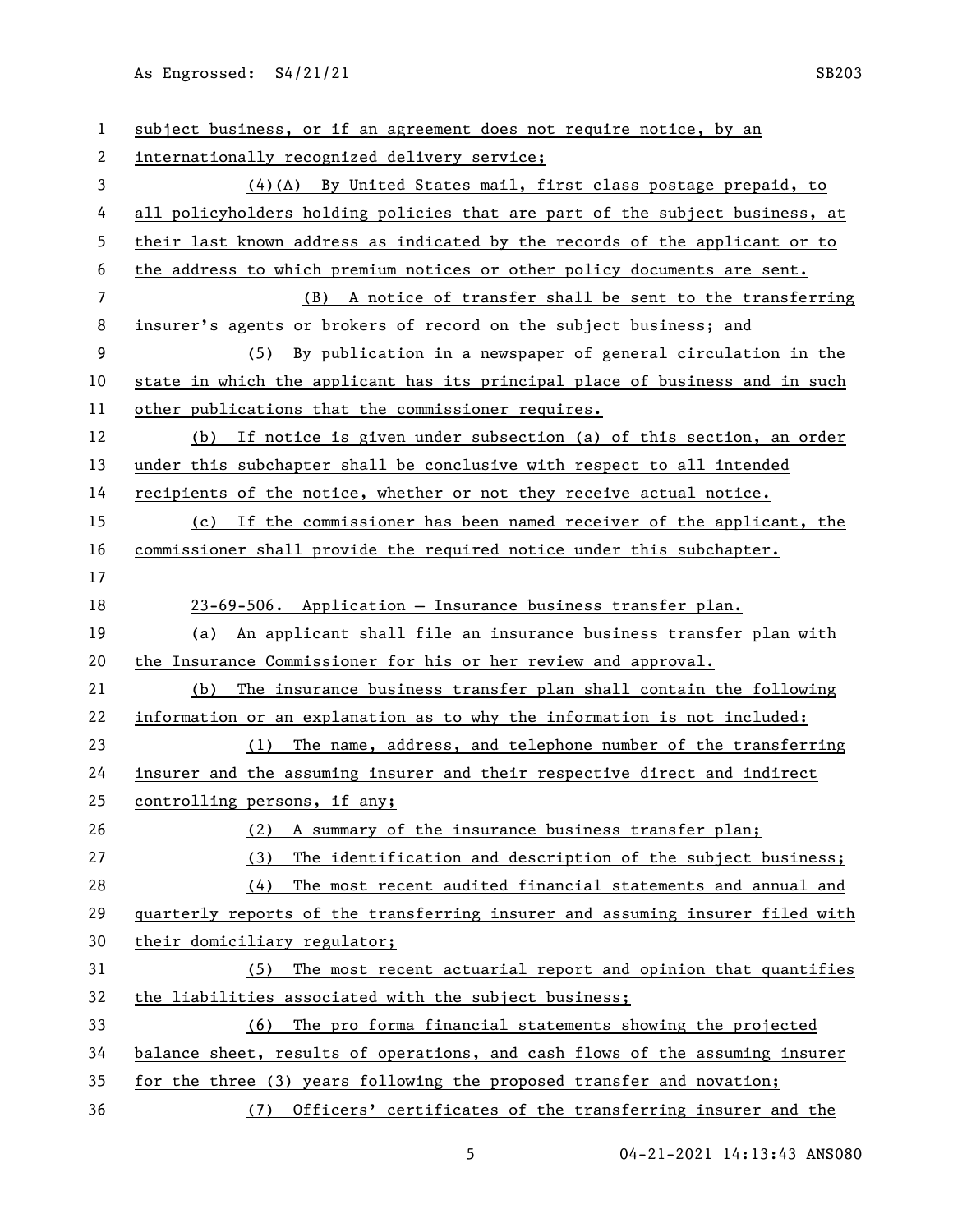| $\mathbf{1}$   | assuming insurer attesting that each has obtained all required internal         |
|----------------|---------------------------------------------------------------------------------|
| $\overline{c}$ | approvals and authorizations regarding the insurance business transfer plan     |
| 3              | and completed all necessary and appropriate actions as required;                |
| 4              | (8) A proposal for implementation and administration of the                     |
| 5              | insurance business transfer plan, including the form of notice to be provided   |
| 6              | under the insurance business transfer plan to any policyholder whose policy     |
| $\overline{7}$ | is part of the subject business;                                                |
| 8              | (9) A full description of how the notice described in                           |
| 9              | subdivision (b)(8) of this section shall be provided;                           |
| 10             | (10) A description of all reinsurance arrangements that would                   |
| 11             | pass to the assuming insurer under the insurance business transfer plan;        |
| 12             | (11) A description of any guarantees or additional reinsurance                  |
| 13             | that will cover the subject business following the transfer and novation;       |
| 14             | (12) A statement describing the assuming insurer's proposed                     |
| 15             | investment policies and any contemplated third party claims management and      |
| 16             | administration arrangements;                                                    |
| 17             | (13) Evidence of approval or nonobjection of the transfer from                  |
| 18             | the chief insurance regulator of the state of the transferring insurer's        |
| 19             | domicile;                                                                       |
| 20             | $(14)(A)$ An opinion report from an independent expert, selected                |
| 21             | by the commissioner from a list of at least two (2) nominees submitted          |
| 22             | jointly by the transferring insurer and the assuming insurer, to assist the     |
| 23             | commissioner and the Pulaski County Circuit Court in the review of the          |
| 24             | proposed transaction.                                                           |
| 25             | If the commissioner, in his or her sole discretion,<br>(B)                      |
| 26             | rejects the nominees described in subdivision $(b)(14)(A)$ of this section, the |
| 27             | commissioner may appoint an independent expert; and                             |
| 28             | (15) Any other information the commissioner deems necessary.                    |
| 29             |                                                                                 |
| 30             | 23-69-507. Opinion report - Review requirements.                                |
| 31             | (a) The opinion report required under $\S$ 23-69-506(b)(14) shall provide       |
| 32             | the following:                                                                  |
| 33             | (1) A statement of the independent expert's professional                        |
| 34             | qualifications, including a description of the experience that qualifies him    |
| 35             | or her as an expert suitable for the engagement;                                |
| 36             | (2) A statement indicating whether or not the independent expert                |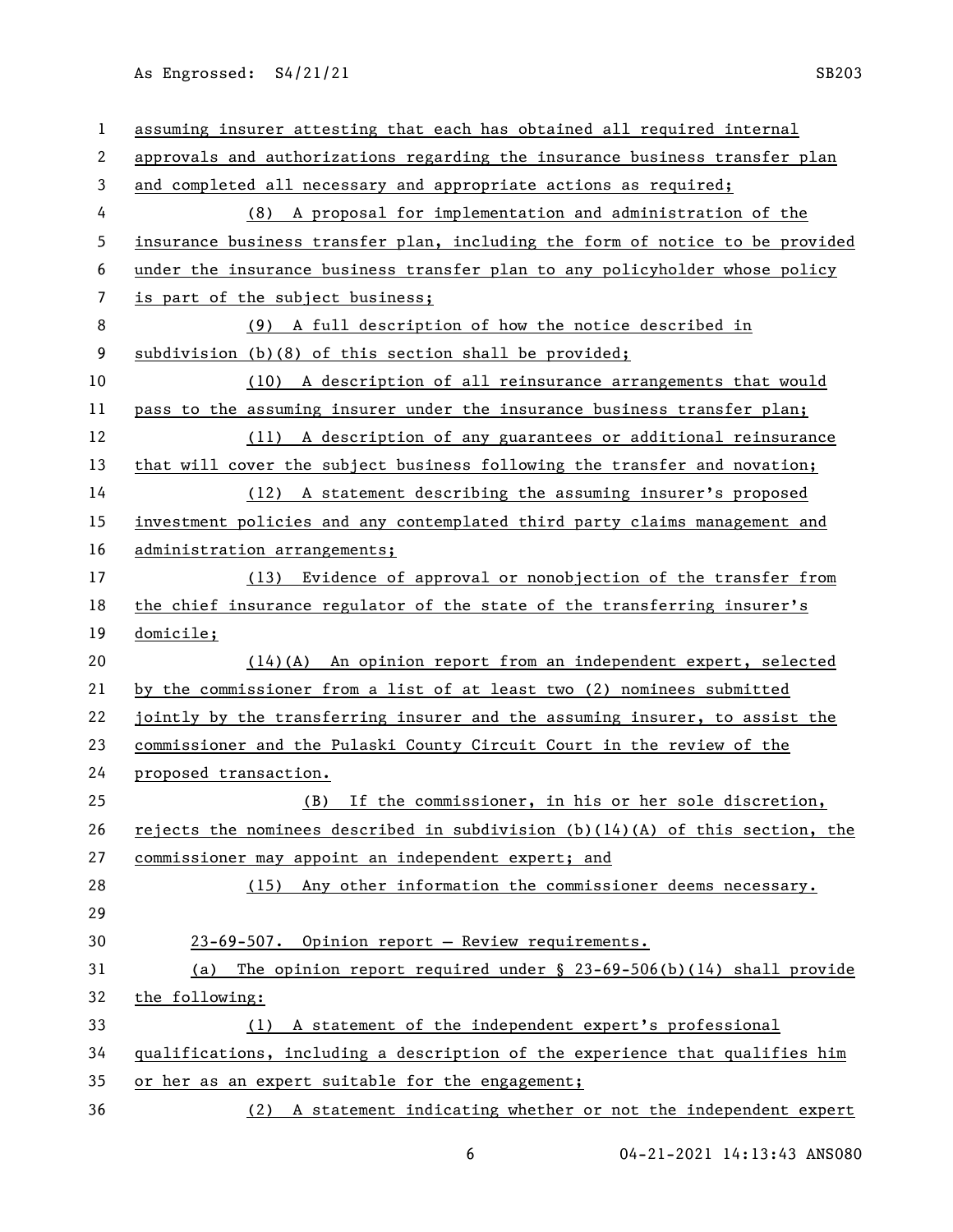| 1  | has, or has had, direct or indirect interest in the transferring insurer or   |
|----|-------------------------------------------------------------------------------|
| 2  | the assuming insurer or any affiliate of the transferring insurer or assuming |
| 3  | insurer;                                                                      |
| 4  | (3) A statement as to the scope of the opinion report;                        |
| 5  | A summary of the terms of the insurance business transfer<br>(4)              |
| 6  | plan to the extent relevant to the opinion report;                            |
| 7  | Documents, reports, and other material information the<br>(5)                 |
| 8  | independent expert has considered in preparing the opinion report and if any  |
| 9  | information requested has not been provided;                                  |
| 10 | (6) A statement indicating the extent to which the independent                |
| 11 | expert has relied on the information and judgment of others;                  |
| 12 | The identities of the individuals on whom the independent<br>(7)              |
| 13 | expert has relied and a statement as to why, in the opinion of the            |
| 14 | independent expert, such reliance is reasonable;                              |
| 15 | A statement of the independent expert's opinion of the<br>(8)                 |
| 16 | likely effects of the insurance business transfer plan on policyholders and   |
| 17 | claimants, distinguishing between the following:                              |
| 18 | (A) Transferring policyholders and claimants;                                 |
| 19 | (B) Policyholders and claimants of the transferring                           |
| 20 | insurer whose policies will not be transferred; and                           |
| 21 | (C) Policyholders and claimants of the assuming insurer;                      |
| 22 | For each opinion that the independent expert expresses in<br>(9)              |
| 23 | the opinion report, a statement of the facts and circumstances supporting the |
| 24 | opinion; and                                                                  |
| 25 | A statement as to whether the security position of<br>(10)                    |
| 26 | policyholders that are affected by the insurance business transfer are        |
| 27 | adversely materially affected by the insurance business transfer.             |
| 28 | The independent expert shall include in an opinion report:<br>(b)             |
| 29 | (1) An analysis of the transferring insurer's actuarial review                |
| 30 | of reserves for the subject business to determine the reserve adequacy;       |
| 31 | An analysis of the financial condition of the transferring<br>(2)             |
| 32 | insurer and the assuming insurer and the effect the insurance business        |
| 33 | transfer will have on the financial condition of each insurer;                |
| 34 | (3) A review of the plans or proposals the assuming insurer has               |
| 35 | with respect to the administration of the policies subject to the proposed    |
| 36 | insurance business transfer;                                                  |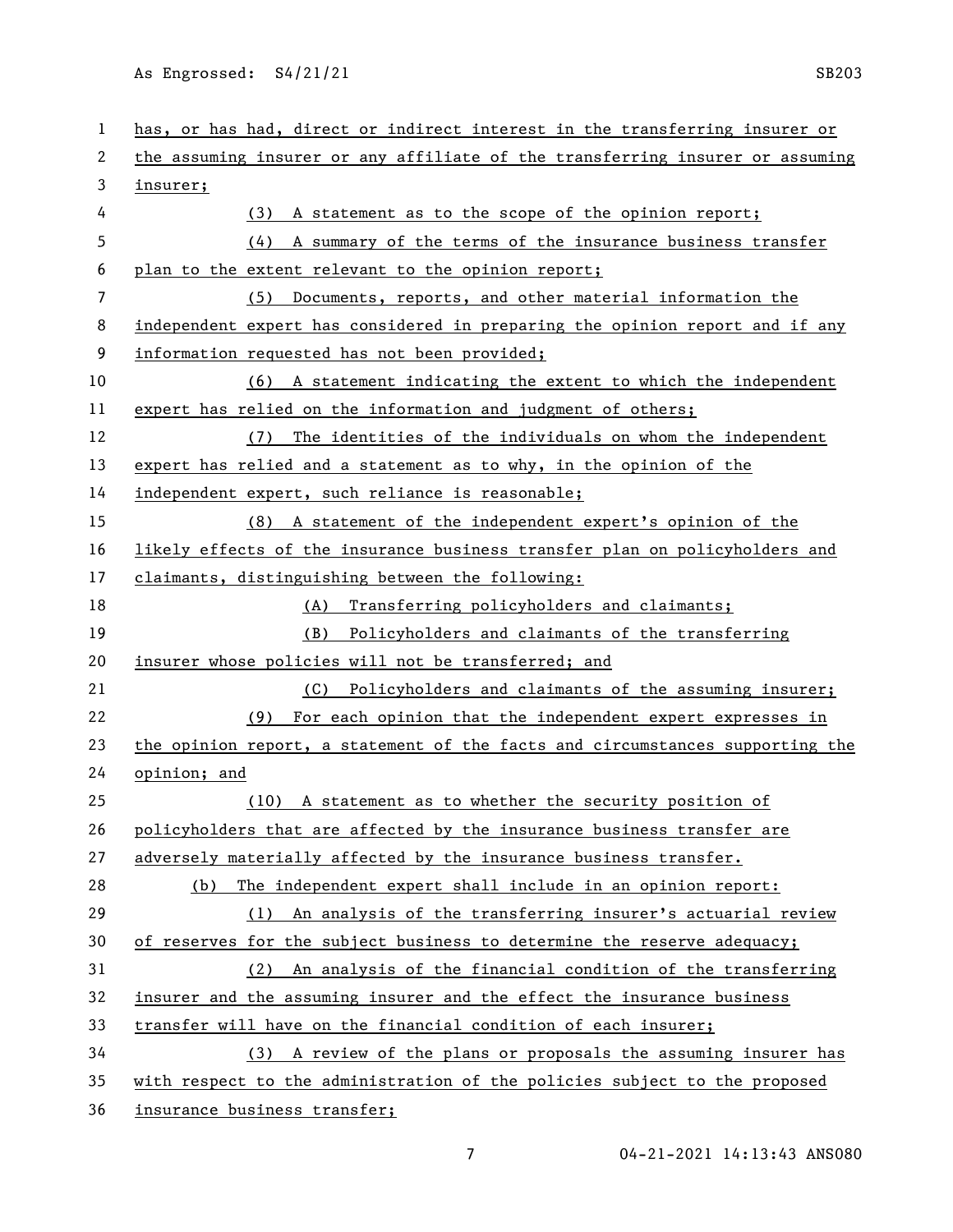| 1  | (4) An analysis of whether the proposed insurance business                    |
|----|-------------------------------------------------------------------------------|
| 2  | transfer will have an adverse material impact on the policyholders and        |
| 3  | claimants of the transferring insurer and the assuming insurer;               |
| 4  | An analysis of the assuming insurer's corporate governance<br>(5)             |
| 5  | structure to ensure that there is proper board and management oversight and   |
| 6  | expertise to manage the subject business; and                                 |
| 7  | (6) Any other information that the Insurance Commissioner                     |
| 8  | requests in order to review the insurance business transfer.                  |
| 9  |                                                                               |
| 10 | 23-69-508. Insurance business transfer plan - Review - Insurance              |
| 11 | Commissioner.                                                                 |
| 12 | (a)(1) The Insurance Commissioner shall have sixty $(60)$ business days       |
| 13 | from the date of receipt of a completed application for an insurance business |
| 14 | transfer plan filed under § 23-69-506 to review the insurance business        |
| 15 | transfer plan to determine if the applicant is authorized to submit it to the |
| 16 | Pulaski County Circuit Court.                                                 |
| 17 | The commissioner may extend the sixty-day review period for<br>(2)            |
| 18 | an additional thirty (30) business days.                                      |
| 19 | The commissioner shall authorize the submission of the insurance<br>(b)       |
| 20 | business transfer plan to the court unless he or she finds that the insurance |
| 21 | business transfer would have an adverse material impact on the interests of   |
| 22 | policyholders or claimants that are part of the subject business.             |
| 23 | (c) The commissioner shall not authorize the submission of the                |
| 24 | insurance business transfer plan to the court unless:                         |
| 25 | The assuming insurer is licensed in each line of business in<br>(1)           |
| 26 | each state where the transferring insurer is licensed or the assuming insurer |
| 27 | demonstrates an extraordinary circumstance preventing the assuming insurer    |
| 28 | from obtaining the license or licenses; and                                   |
| 29 | The commissioner determines that the lack of the license or<br>(2)            |
| 30 | licenses under subdivision (c)(l) of this section would not result in an      |
| 31 | adverse material impact on the interests of policyholders, contract holders,  |
| 32 | or reinsurers.                                                                |
| 33 | If the commissioner determines that the insurance business<br>(d)             |
| 34 | transfer would have an adverse material impact on the interests of            |
| 35 | policyholders or claimants that are part of the subject business, the         |
| 36 | commissioner shall notify the applicant and specify any modifications,        |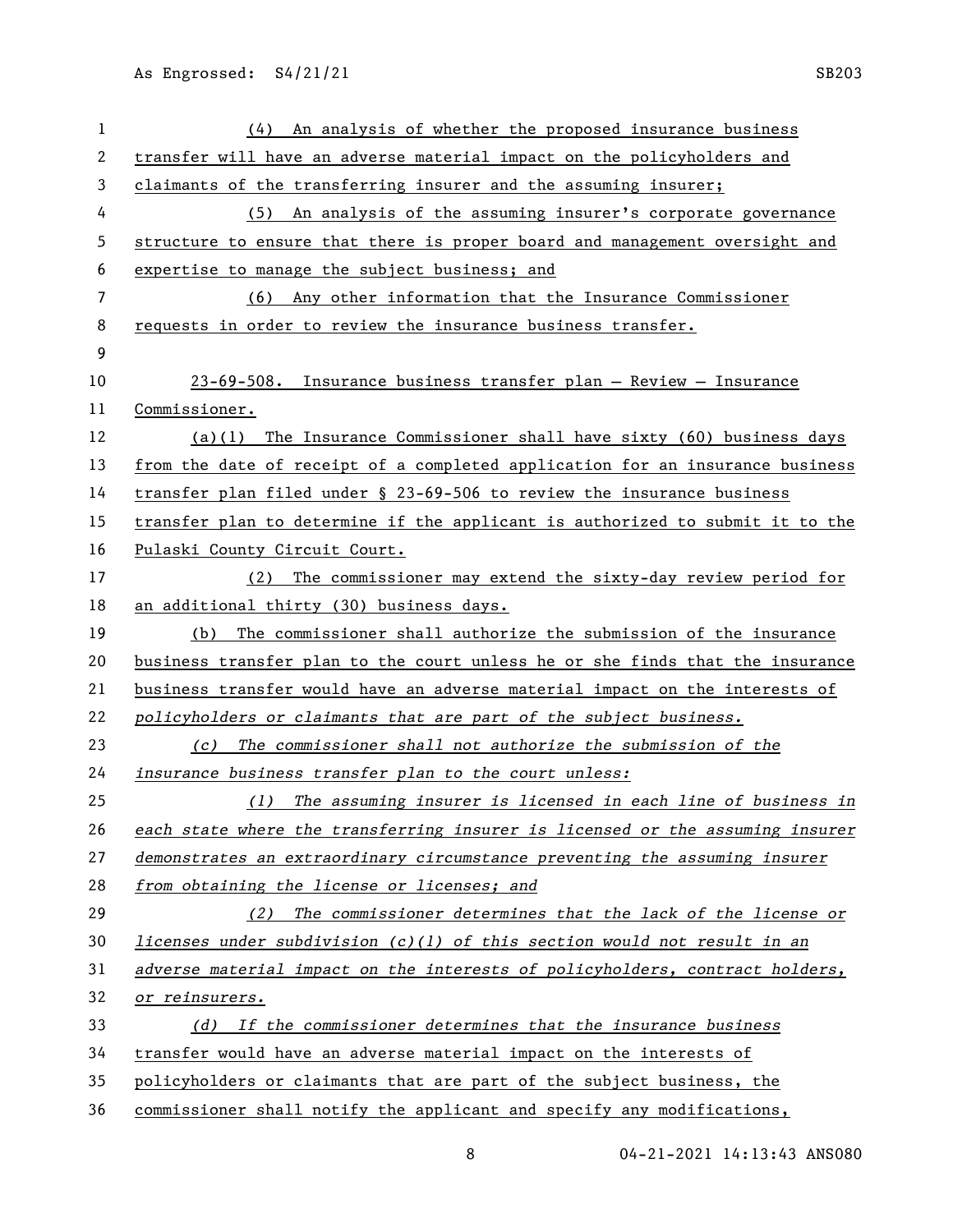| 1  | supplements, or amendments and any additional information or documentation    |
|----|-------------------------------------------------------------------------------|
| 2  | with respect to the insurance business transfer plan that shall be provided   |
| 3  | to the commissioner before he or she allows the applicant to proceed with the |
| 4  | court filing.                                                                 |
| 5  | $(e)(1)$ The applicant shall have thirty (30) days from the date the          |
| 6  | commissioner notifies him or her or it under subsection (d) of this section   |
| 7  | of the need to file an amended insurance business transfer plan providing the |
| 8  | modifications, supplements, amendments, or additional information or          |
| 9  | documentation as requested by the commissioner.                               |
| 10 | (2) The applicant may request in writing an extension of time of              |
| 11 | thirty (30) days.                                                             |
| 12 | (3) If the applicant does not make an amended filing within the               |
| 13 | time period provided for in this subsection, including any extension of time  |
| 14 | granted by the commissioner under subdivision (e)(2) of this section, the     |
| 15 | insurance business transfer plan filing shall terminate, and a subsequent     |
| 16 | filing by the applicant shall be considered a new filing that shall require   |
| 17 | compliance with this subchapter as if the prior filing had never been made.   |
| 18 | $(f)$ The commissioner's review period shall recommence when the              |
| 19 | modification, supplement, amendment, or additional information or             |
| 20 | documentation is received.                                                    |
| 21 | $(g)$ If the commissioner determines that the insurance business              |
| 22 | transfer plan may proceed with the court filing, the commissioner shall       |
| 23 | confirm that fact in writing to the applicant.                                |
| 24 |                                                                               |
| 25 | 23-69-509. Insurance business transfer plan - Petition for court              |
| 26 | approval - Implementation order.                                              |
| 27 | $(a)(1)$ Within thirty (30) days after notice from the Insurance              |
| 28 | Commissioner that an applicant may proceed with filing the insurance business |
| 29 | transfer plan with the Pulaski County Circuit Court, the applicant shall      |
| 30 | petition the court for approval of the insurance business transfer plan.      |
| 31 | Upon written request by the applicant, the commissioner may<br>(2)            |
| 32 | extend the period for filing a petition with the court for an additional      |
| 33 | thirty (30) days.                                                             |
| 34 | An applicant shall inform the court of the reason for the<br>(b)              |
| 35 | applicant's petition to the court to approve the insurance business transfer  |
| 36 | plan on the basis that no adverse material impact to policyholders or         |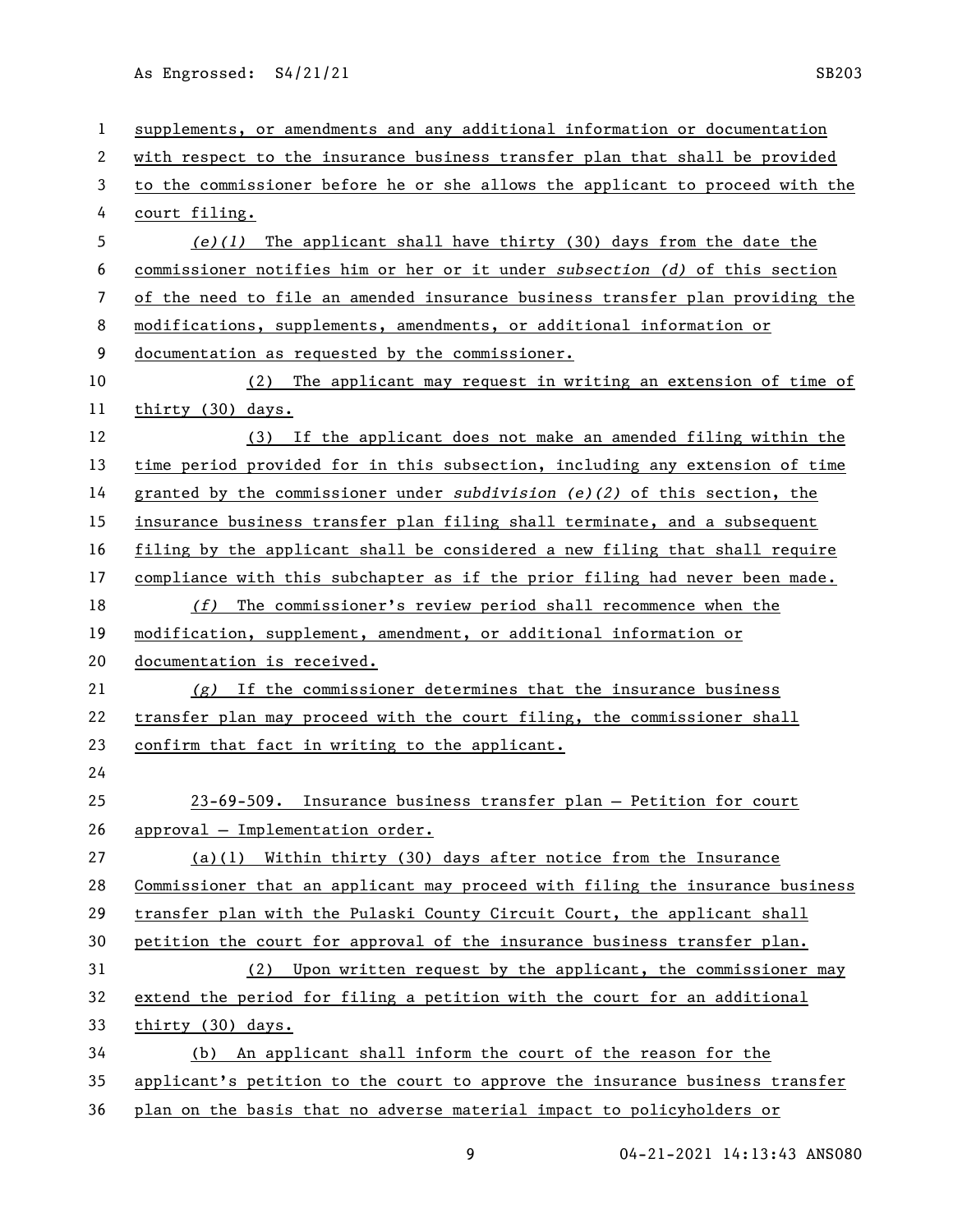| 1              | claimants affected by the proposed insurance business transfer will result.   |
|----------------|-------------------------------------------------------------------------------|
| $\overline{c}$ | $(c)(1)$ A petition shall be in the form of a verified petition to the        |
| 3              | court for implementation of the insurance business transfer plan through the  |
| 4              | court.                                                                        |
| 5              | (2) The petition shall include the insurance business transfer                |
| 6              | plan and shall identify any documents and witnesses that the applicant        |
| 7              | intends to present at a hearing regarding the petition.                       |
| 8              | $(d)(1)$ The commissioner shall be a party to the proceedings before the      |
| 9              | court concerning the petition and shall be served with copies of all filings  |
| 10             | according to the Arkansas Rules of Civil Procedure.                           |
| 11             | (2) The position of the commissioner in the proceeding shall not              |
| 12             | be limited by his or her initial review of the insurance business transfer    |
| 13             | plan.                                                                         |
| 14             | $(e)(1)$ Following the filing of the petition, an applicant shall file a      |
| 15             | motion for a scheduling order setting a hearing on the petition.              |
| 16             | $(2)(A)$ Within fifteen (15) days after receipt of the scheduling             |
| 17             | order, the applicant shall cause notice of the hearing to be provided         |
| 18             | <u>according to § 23-69-505.</u>                                              |
| 19             | (B) Following the date of distribution of the notice,                         |
| 20             | there shall be a comment period of sixty (60) days.                           |
| 21             | The notice to policyholders shall provide:<br>(f)                             |
| 22             | The date and time of the approval hearing;<br>(1)                             |
| 23             | The name, address, and telephone number of the assuming<br>(2)                |
| 24             | insurer and transferring insurer;                                             |
| 25             | (3) A statement that a policyholder may comment on or object to               |
| 26             | the transfer and novation;                                                    |
| 27             | (4) The procedures and deadline for submitting comments on or                 |
| 28             | objections to the insurance business transfer plan;                           |
| 29             | (5) A summary of any effect that the transfer and novation will               |
| 30             | have on the policyholder's rights;                                            |
| 31             | (6) A statement that the assuming insurer is authorized to                    |
| 32             | assume the subject business and that court approval of the insurance business |
| 33             | transfer plan shall extinguish all rights of policyholders under policies     |
| 34             | that are part of the subject business against the transferring insurer;       |
| 35             | (7) A statement that a policyholder does not have the                         |
|                |                                                                               |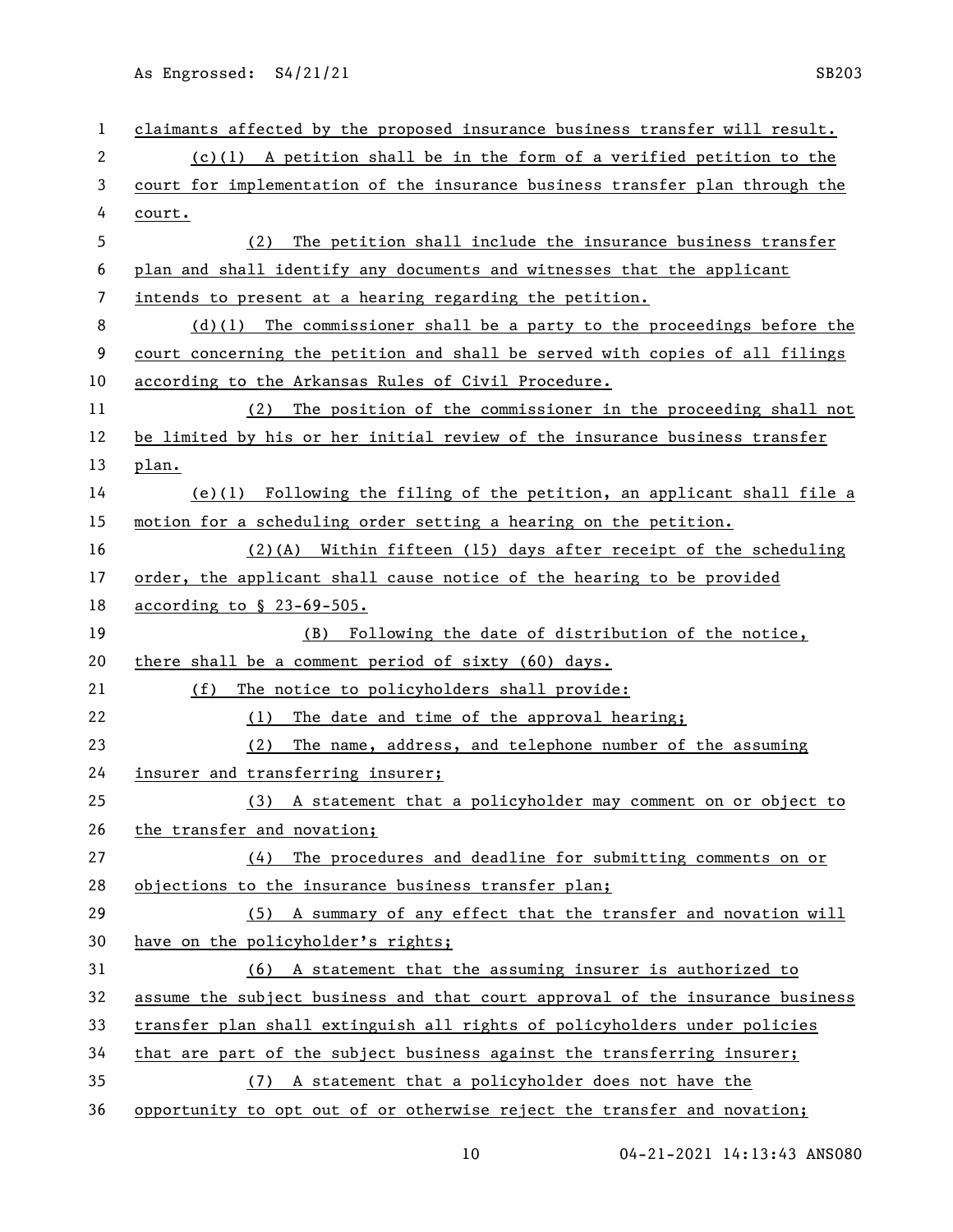| $\mathbf{1}$ | (8) Contact information for the State Insurance Department for               |
|--------------|------------------------------------------------------------------------------|
| $\mathbf{2}$ | the policyholder to obtain further information; and                          |
| 3            | $(9)(A)$ Information on how to access an electronic copy of the              |
| 4            | insurance business transfer plan.                                            |
| 5            | (B) If a policyholder is unable to readily access an                         |
| 6            | electronic copy of the insurance business transfer plan, the applicant shall |
| 7            | provide a hard copy of the insurance business transfer plan to the           |
| 8            | policyholder by first class mail.                                            |
| 9            | $(g)(1)$ A person, including his, her, or its legal representative, who      |
| 10           | or that considers himself, herself, or itself to be adversely affected may   |
| 11           | present evidence or comments to the court at the approval hearing.           |
| 12           | (2) However, the evidence or comments shall not confer standing              |
| 13           | on any person.                                                               |
| 14           | (3) A person participating in the approval hearing shall follow              |
| 15           | the process established by the court and shall be responsible for his, her,  |
| 16           | or its own costs and attorney's fees.                                        |
| 17           | (h) After the comment period described in subdivision (e)(2)(B) of           |
| 18           | this section has ended, the insurance business transfer plan shall be        |
| 19           | presented by the applicant for approval by the court.                        |
| 20           | (i) At any time before the court issues an order approving the               |
| 21           | insurance business transfer plan, the applicant may withdraw the insurance   |
| 22           | business transfer plan without prejudice.                                    |
| 23           | $(i)(1)$ If the court finds that the implementation of the insurance         |
| 24           | business transfer plan would not have an adverse material impact on the      |
| 25           | interests of policyholders or claimants that are part of the subject         |
| 26           | business, the court shall enter an implementation order.                     |
| 27           | The implementation order shall:<br>(2)                                       |
| 28           | (A) Order implementation of the insurance business                           |
| 29           | transfer plan;                                                               |
| 30           | Order a transfer and novation with respect to all<br>(B)                     |
| 31           | policyholders or reinsureds and their respective policies and reinsurance    |
| 32           | agreements under the subject business, including:                            |
| 33           | (i) The extinguishment of all rights of                                      |
| 34           | policyholders under policies that are part of the subject business against   |
| 35           | the transferring insurer;                                                    |
| 36           | (ii) Providing that the transferring insurer shall                           |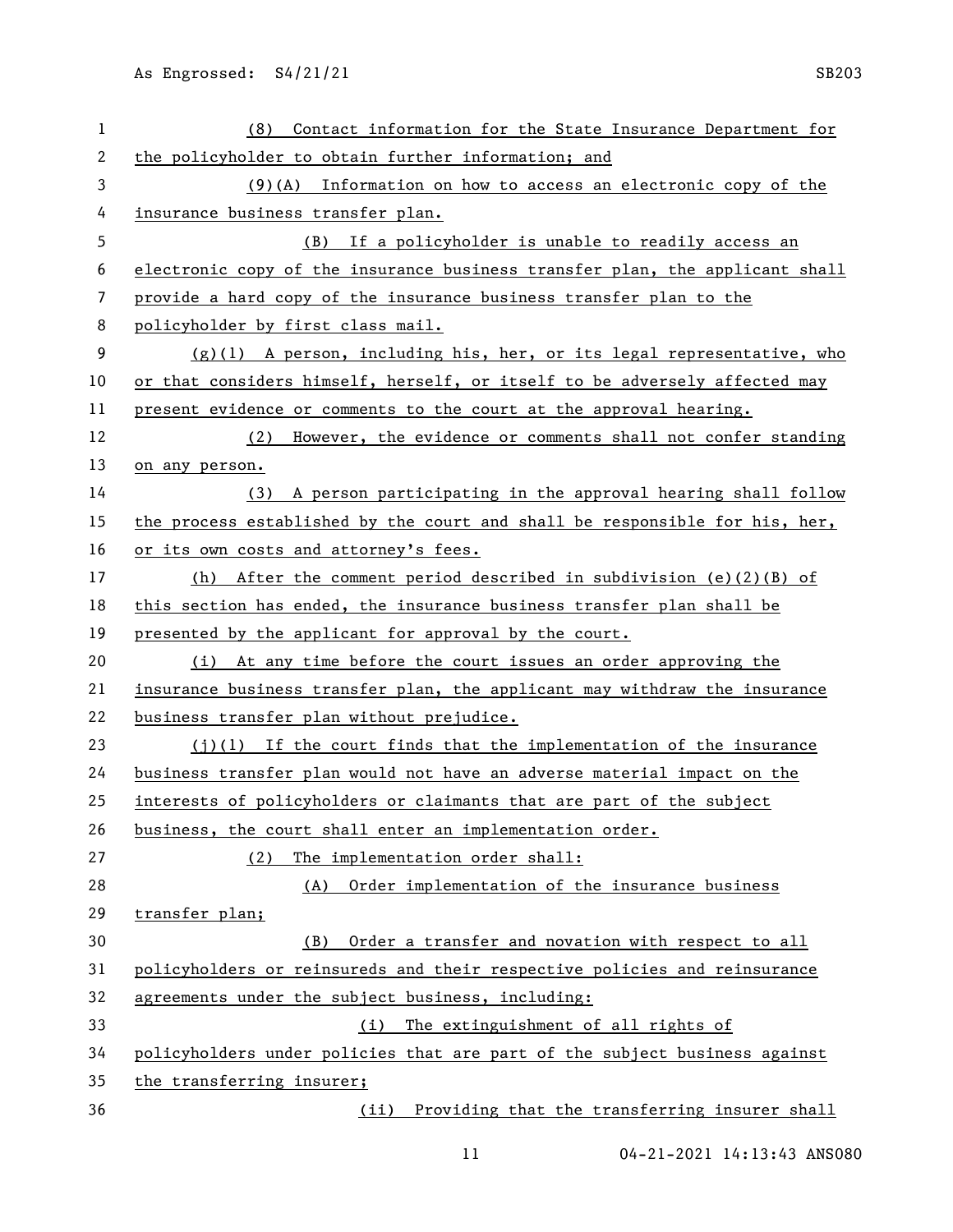| 1  | have no further rights, obligations, or liabilities with respect to such      |
|----|-------------------------------------------------------------------------------|
| 2  | policies; and                                                                 |
| 3  | (iii) Providing that the assuming insurer shall have                          |
| 4  | all such rights, obligations, and liabilities as if the assuming insurer,     |
| 5  | instead of the transferring insurer, were the original insurer of such        |
| 6  | policies;                                                                     |
| 7  | (C)<br>Release the transferring insurer from all obligations                  |
| 8  | or liabilities under policies that are part of the subject business;          |
| 9  | (D)(i) Authorize and order the transfer of property or                        |
| 10 | liabilities, including without limitation the ceded reinsurance of            |
| 11 | transferred policies and contracts on the subject business.                   |
| 12 | (ii) The subject business shall vest in and become a                          |
| 13 | liability of the assuming insurer;                                            |
| 14 | Order that the applicant provide notice of the<br>(E)                         |
| 15 | transfer and novation according to $\S$ 23-69-505; and                        |
| 16 | Make any orders with respect to incidental,<br>(F)                            |
| 17 | consequential, and supplementary matters as are necessary to assure the       |
| 18 | insurance business transfer plan is fully and effectively executed.           |
| 19 | If the court finds that the insurance business transfer plan<br>(k)           |
| 20 | should not be approved, the court by its order may:                           |
| 21 | (1)<br>Deny the petition; or                                                  |
| 22 | (2) Provide the applicant leave to file an amended insurance                  |
| 23 | business transfer plan and petition.                                          |
| 24 | This section does not affect the right of appeal for any party.<br>(1)        |
| 25 |                                                                               |
| 26 | 23-69-510. Oversight of operations.                                           |
| 27 | Insurers subject to this subchapter consent to the jurisdiction of the        |
| 28 | Insurance Commissioner with regard to ongoing oversight of operations,        |
| 29 | management, and solvency relating to the transferred business, including the  |
| 30 | authority of the commissioner to conduct financial analysis and examinations. |
| 31 |                                                                               |
| 32 | 23-69-511. Fees - Reimbursements.                                             |
| 33 | (a) At the time of filing its application with the Insurance                  |
| 34 | Commissioner for review and approval of an insurance business transfer plan,  |
| 35 | an applicant shall pay a nonrefundable fee to the State Insurance Department  |
| 36 | in the amount of ten thousand dollars (\$10,000).                             |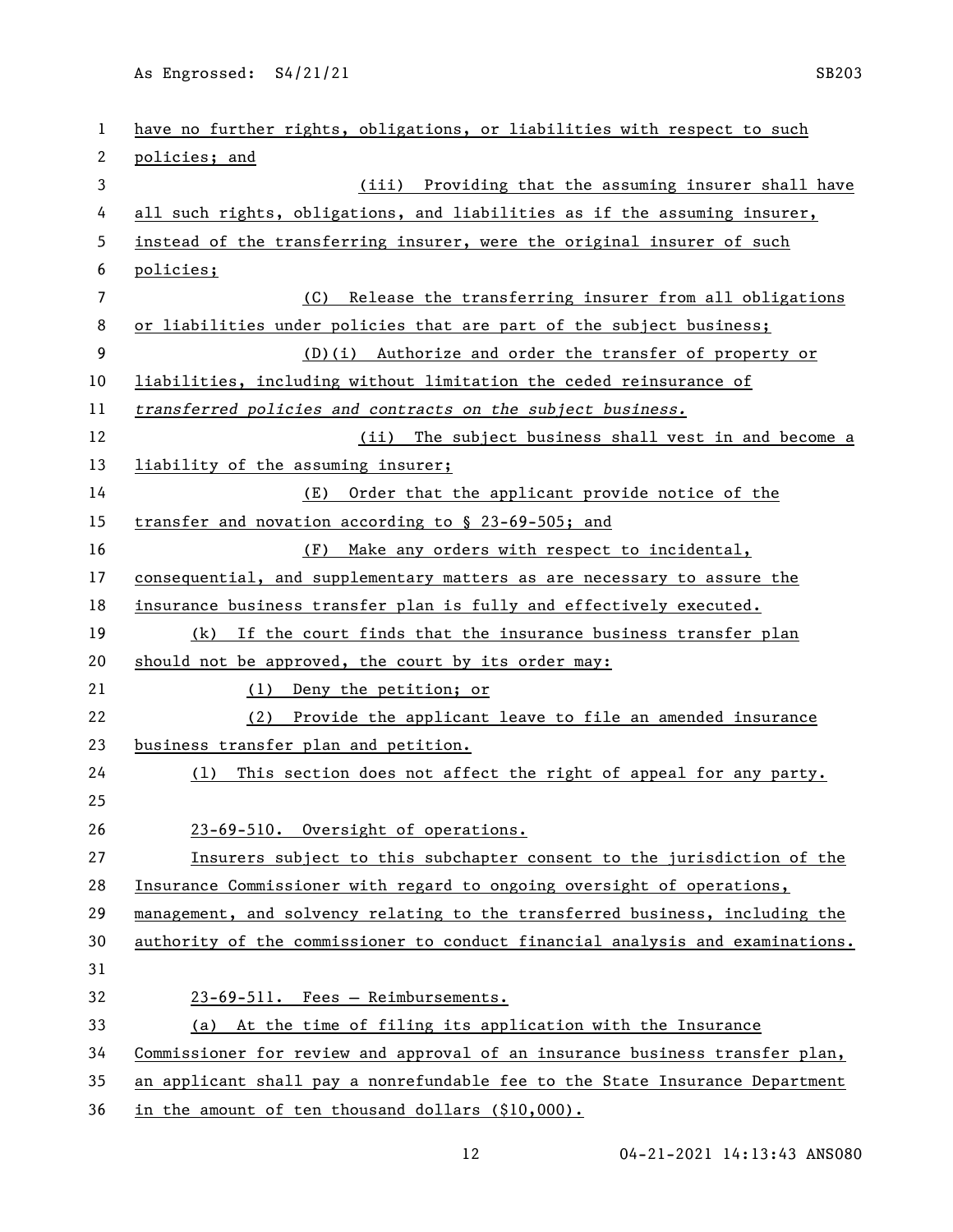| 1  | In the commissioner's discretion, the department may participate<br>(b)      |
|----|------------------------------------------------------------------------------|
| 2  | in the proceedings undertaken under this subchapter, and the applicant shall |
| 3  | reimburse the department for any compensation and benefits paid to the       |
| 4  | personnel of the department for time spent engaged in the proceedings,       |
| 5  | including without limitation examiners, actuaries, attorneys, managers, and  |
| 6  | paraprofessionals.                                                           |
| 7  | The commissioner may retain independent attorneys, appraisers,<br>(c)        |
| 8  | actuaries, certified public accountants, or other professionals and          |
| 9  | specialists to assist department personnel in connection with the review     |
| 10 | required by this subchapter, and the cost shall be borne by the applicant.   |
| 11 | (d) The applicant shall pay the expenses of the department and its           |
| 12 | authorized consultants incurred in fulfilling their obligations under this   |
| 13 | subchapter, including the actual expenses of the department or the expenses  |
| 14 | and compensation of any consultants retained by the department.              |
| 15 | (e) Failure to pay any of the requisite fees or reimbursements within        |
| 16 | thirty (30) days of demand shall be grounds for the commissioner to request  |
| 17 | that the Pulaski County Circuit Court dismiss the petition for approval of   |
| 18 | the insurance business transfer plan before the filing of an implementation  |
| 19 | order by the court or, if after the filing of an implementation order, the   |
| 20 | commissioner may suspend or revoke the assuming insurer's certificate of     |
| 21 | authority to transact insurance business in this state.                      |
| 22 |                                                                              |
| 23 | 23-69-512. Rules.                                                            |
| 24 | The Insurance Commissioner shall promulgate rules to implement this          |
| 25 | subchapter.                                                                  |
| 26 |                                                                              |
| 27 | SECTION 2. TEMPORARY LANGUAGE. DO NOT CODIFY. Rules.                         |
| 28 | (a) The Insurance Commissioner shall promulgate rules necessary to           |
| 29 | implement this act.                                                          |
| 30 | $(b)(1)$ When adopting the initial rules to implement this act, the          |
| 31 | final rule shall be filed with the Secretary of State for adoption under §   |
| 32 | $25 - 15 - 204(f):$                                                          |
| 33 | (A) On or before January 1, 2021; or                                         |
| 34 | If approval under § 10-3-309 has not occurred by<br>(B)                      |
| 35 | January 1, 2021, as soon as practicable after approval under § 10-3-309.     |
| 36 | The commissioner shall file the proposed rule with the<br>(2)                |